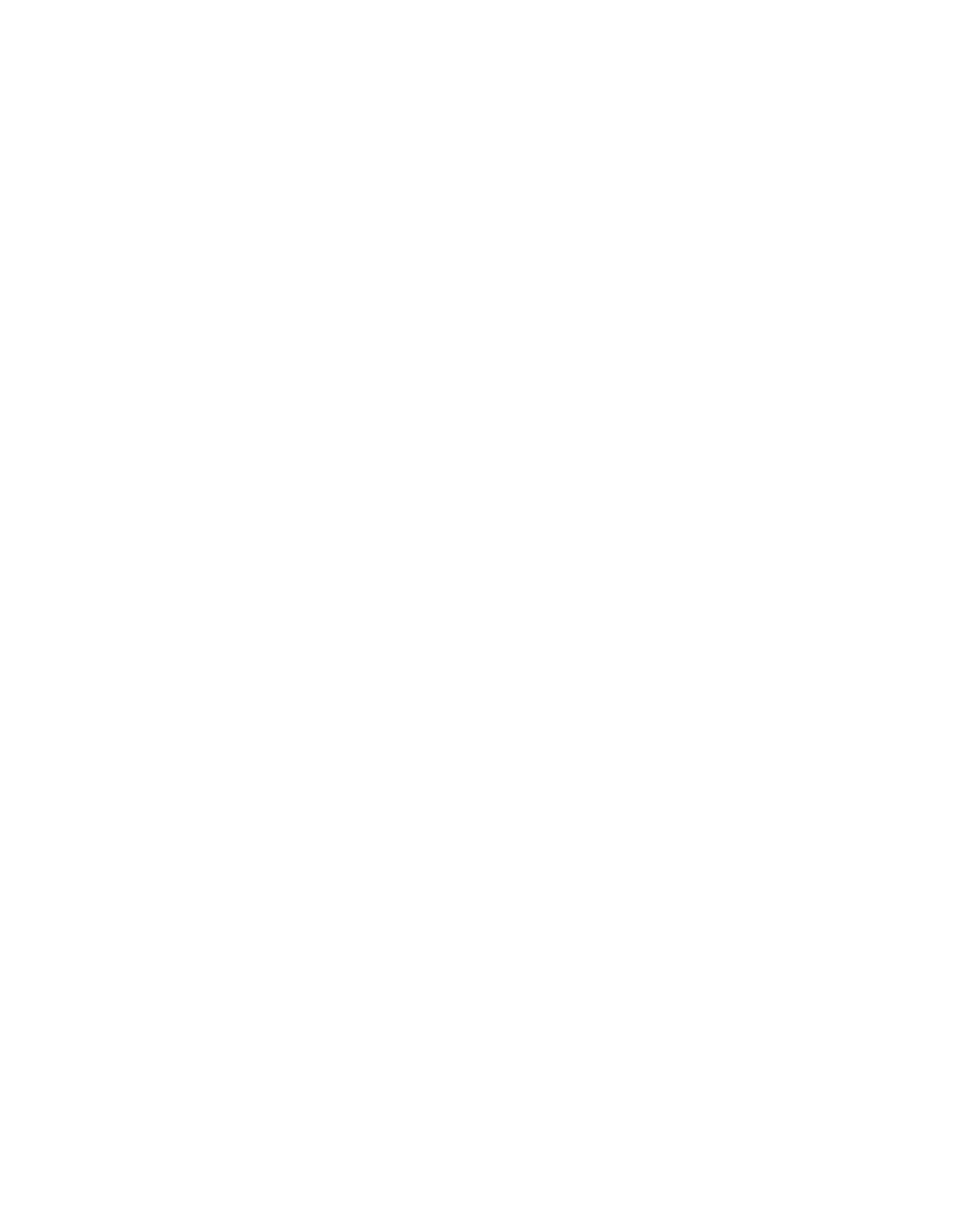# **WICHE Workplan FY 2017**

WICHE and its 16 member states and territories work collaboratively to expand educational access and excellence for their citizens. By promoting innovation, cooperation, resource sharing, and sound public policy, WICHE strengthens higher education's contributions to our social, economic, and civic life.

The 48-member WICHE Commission, appointed by the governors of the member states and territories, approves the workplan's focus areas and reviews and authorizes staff to conduct projects and initiatives in support of each area. The commissioners are surveyed to solicit their ideas for future projects.

WICHE's 16 members include Alaska, Arizona, California, Colorado, Hawai'i, Idaho, Montana, Nevada, New Mexico, North Dakota, Oregon, South Dakota, Utah, Washington, Wyoming, and the U.S. Pacific territories and freely associated states (the Commonwealth of the Northern Mariana Islands is the first to participate).

Focus Areas. In FY 2017 WICHE's four units – Programs and Services, Policy Analysis and Research, Mental Health Program, and WCET – will strive to assist our members' institutions and students, focusing on five areas.

- Finance: Examining appropriations, tuition, and financial aid policy and practice at the institutional, state, and federal levels.
- Access & Success: Improving students' access to and success in higher education, especially those students who haven't been served well in the past.
- Workforce & Society: Helping to ensure our institutions are meeting workforce and society needs.
- Technology & Innovation: Developing innovations that improve higher education and lower costs.
- Accountability: Working to ensure that students receive the education they've been promised, and that government is receiving a strong return on its investment.

Workplan Activities. Our work for FY 2017, our potential projects for the future, and our recently completed projects are organized according to the following categories.

- Existing Activities: Our current work, divided into two types:
	- Ongoing Activities: Continuing work that supports WICHE's mission, supported by the general fund or fees.
	- Projects & Initiatives: Continuing (or new) work supported by grants and contracts.
- New Directions: Commissioner-approved projects for which staff is seeking funding.
- Potential Future Projects: Work that staff is considering pursuing (and bringing to the commission for approval). Also listed are projects that staff previously considered pursuing but now proposes to remove from the workplan.
- Completed Projects: Work that staff finished in FY 2016.

Priority. In the FY 2017 workplan, as per commissioners' request, Existing Activities are not given a priority ranking since they are initiatives that WICHE staff is committed to accomplishing. New Directions are prioritized by mission relevance, opportunity, and staff competence. Potential Future Projects are under consideration and have not been commissioner-approved; therefore, they are not prioritized.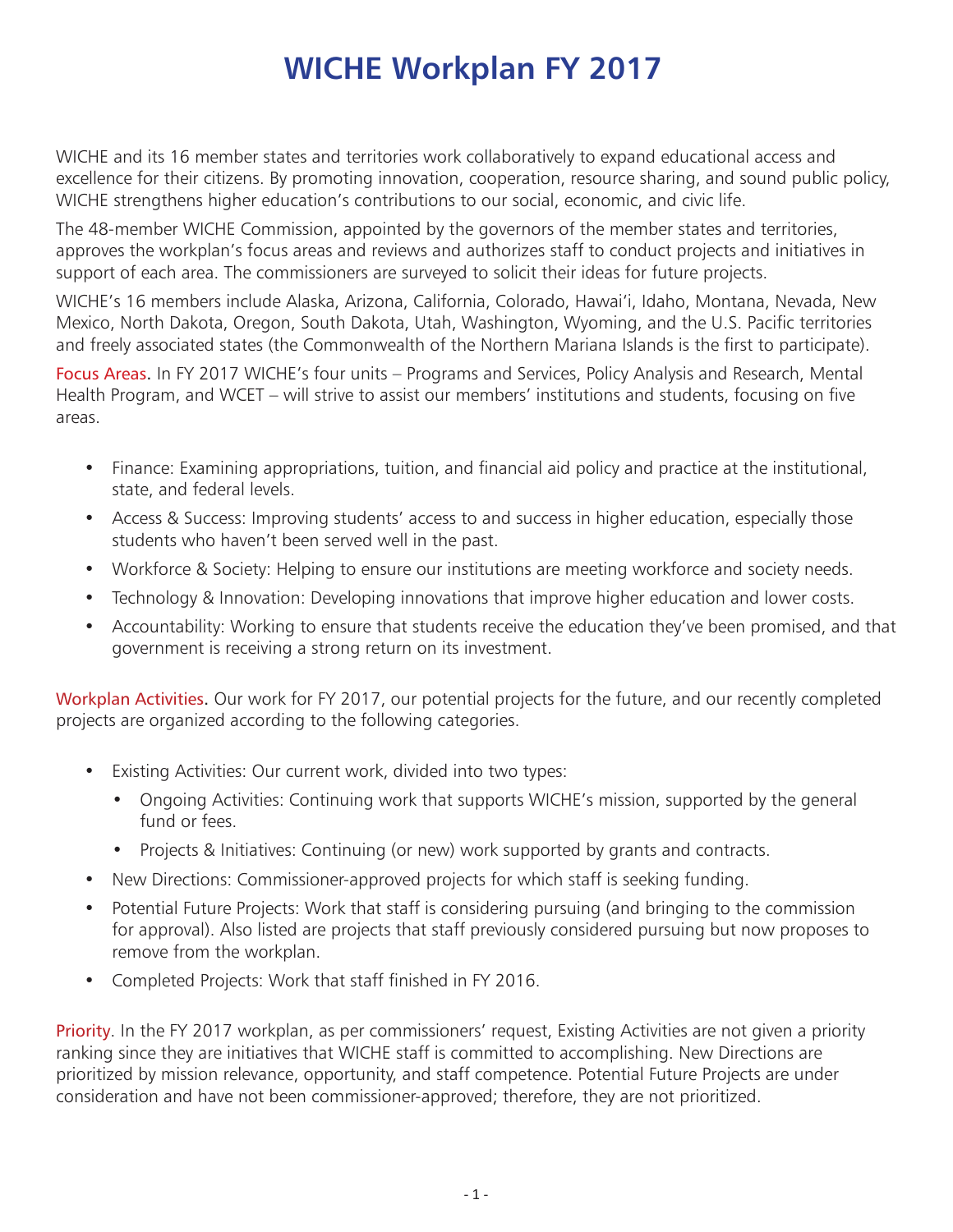# **Programs & Services**

The primary goals of the Programs and Services unit are to improve student access and success and to foster higher education collaborations that increase institutional effectiveness. Programs and Services manages WICHE's four-pronged Student Exchange Program and a number of other initiatives that help institutions and students – undergraduate, graduate, and professional – save money and make good use of available resources. The unit also oversees projects that bring together the West's higher education leaders to work toward common goals, assists in smoothing the transfer process, links students with next-generation learning opportunities, and helps institutions to achieve cost savings through collaborative purchasing.

## EXISTING ACTIVITIES **ONGOING**

Continuing work supported by the general fund or by fees. All work in this category is considered highpriority.

| Project                                                                  | <b>Focus</b>                                              | <b>Geo Scope</b>                 | <b>Staffing</b>                         | <b>Partners</b>                                                                                                      |
|--------------------------------------------------------------------------|-----------------------------------------------------------|----------------------------------|-----------------------------------------|----------------------------------------------------------------------------------------------------------------------|
| <b>Western Undergraduate</b><br><b>Exchange (WUE)</b>                    | Access & success;<br>workforce & society                  | Western                          | 1.05 FTE                                | All WICHE member<br>states; 160 institutions                                                                         |
| <b>Professional Student Exchange</b><br>Program (PSEP)                   | Access & success;<br>workforce & society                  | Western                          | 1.05 FTE                                | All WICHE members,<br>except CA, CNMI,<br>ID, OR, SD, and WA;<br>127 programs at 53<br>institutions                  |
| <b>Western Regional Graduate</b><br>Program (WRGP)                       | Access & success;<br>workforce & society                  | Western                          | 1.05 FTE                                | All WICHE member<br>states; 383 programs                                                                             |
| <b>WICHE Internet Course</b><br><b>Exchange</b>                          | Access & success;<br>technology & innovation              | National                         | .05 FTE and consultants                 | 2 consortia serving<br>36 institutions                                                                               |
| <b>Student Exchange Program</b><br>database upgrades and<br>enhancements | Access & success;<br>workforce and society;<br>technology | Western                          | .20 FTE                                 | All WICHE member<br>states                                                                                           |
| <b>Western Academic Leadership</b><br><b>Forum</b>                       | Access & success;<br>accountability                       | Western                          | .35 FTE                                 | All WICHE member<br>states except HI; 48<br>institutions, 9 systems                                                  |
| <b>Western Alliance of Community</b><br><b>College Academic Leaders</b>  | Access & success;<br>accountability                       | Western                          | .30 FTE                                 | All WICHE member<br>states; 72 institutions                                                                          |
| <b>Academic Leaders Toolkit</b>                                          | Access & success                                          | Western                          | (included in Forum and<br>Alliance FTE) | Forum and Alliance<br>members                                                                                        |
| <b>Western Academic Leadership</b><br><b>Academy</b>                     | Workforce & society;<br>accountability                    | Western                          | .12 FTE and consultants                 | Forum members                                                                                                        |
| <b>MHECare</b>                                                           | Access & success;<br>finance                              | WICHE/MHEC/NEBHE<br>states       | .10 FTE                                 | MHEC/Mercer/United<br>HealthCare Student<br>Resources, 3 states: AK;<br>CA; CO; 6 institutions;<br>several prospects |
| <b>Master Property Program</b>                                           | Finance                                                   | WICHE/MHEC/NEBHE/<br>SREB states | .05 FTE                                 | MHEC/Marsh/carriers,<br>8 states: AZ; CO; ID;<br>NV; OR; UT; WA; WY                                                  |
| <b>MHECtech</b>                                                          | Finance                                                   | WICHE/MHEC/SREB<br>states        | .10 FTE                                 | All WICHE member<br>states                                                                                           |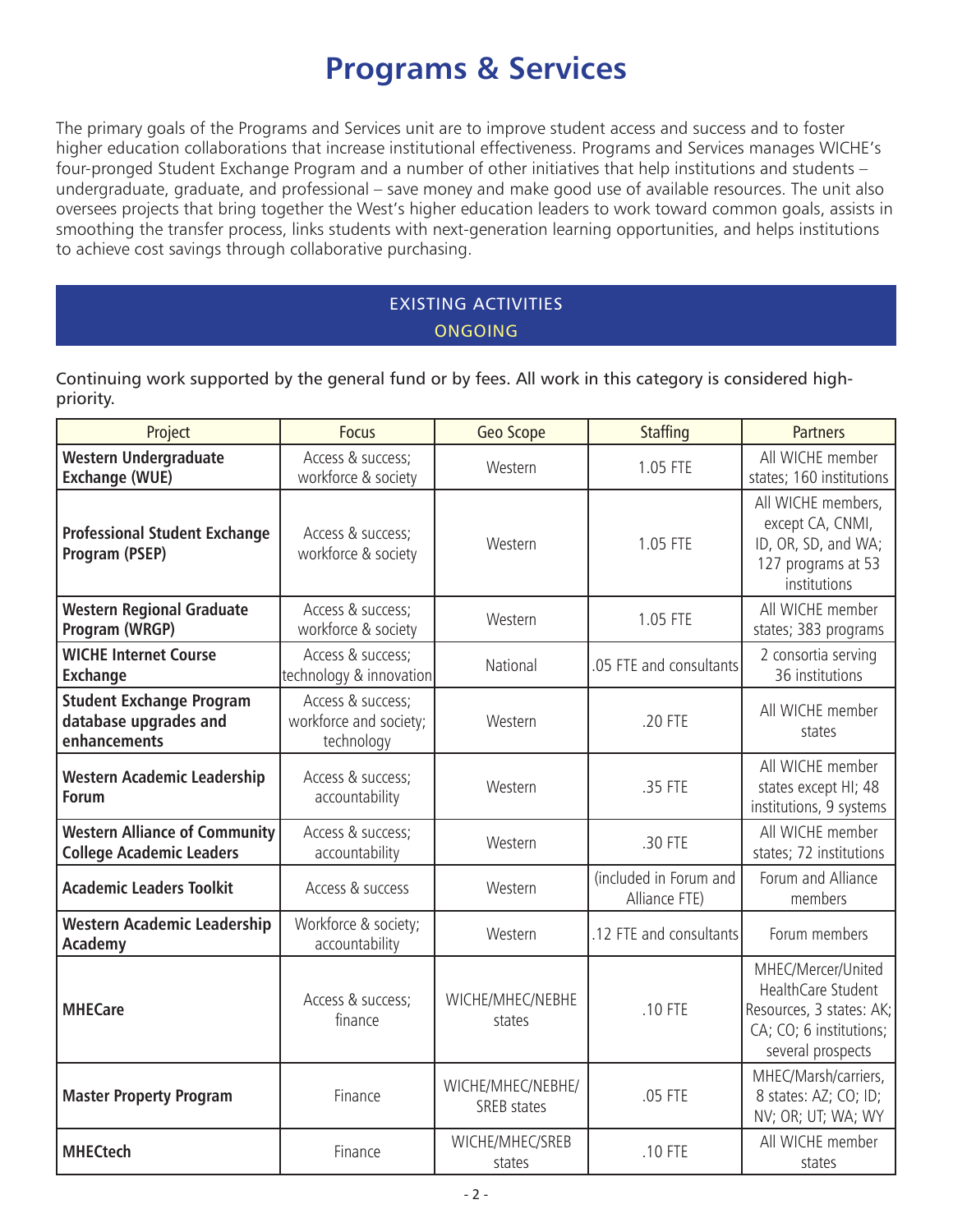| Project                                                                          | <b>Focus</b>      | Geo Scope    | <b>Staffing</b>             | <b>Partners</b>            |
|----------------------------------------------------------------------------------|-------------------|--------------|-----------------------------|----------------------------|
| <b>WICHE</b> website, print and<br>electronic communications,<br>media relations | All 5 focus areas | Western/U.S. | $2.0$ FTF<br>$+$ consultant | All WICHE member<br>states |
| <b>Conversion of WICHE's</b><br>constituent relations database<br>to Salesforce  | All 5 focus areas | Western/U.S. | .20 FTE                     | All WICHE member<br>states |

## EXISTING ACTIVITIES PROJECTS & INITIATIVES

Continuing (or new) work supported by grants or contracts. All work in this category is considered highpriority.

| Project                                                                                                   | <b>Focus</b>                                       | Geo Scope | <b>Funding</b>                                                                                                                                                                     | <b>Staffing</b>               | <b>Timeline</b>                                                                                                           | <b>Partners</b>                                                                                                                                           |
|-----------------------------------------------------------------------------------------------------------|----------------------------------------------------|-----------|------------------------------------------------------------------------------------------------------------------------------------------------------------------------------------|-------------------------------|---------------------------------------------------------------------------------------------------------------------------|-----------------------------------------------------------------------------------------------------------------------------------------------------------|
| <b>Interstate Passport Phases</b><br>II & II                                                              | Access &<br>success;<br>innovation                 | National  | Bill & Melinda<br>Gates<br>Foundation<br>(\$1,647,733)<br>and Lumina<br>Foundation<br>(\$1,199,953);<br>U.S. Department<br>of Education<br>First in the<br>World<br>( \$2,999,482) | 3.46 FTE $+$<br>consultants   | 10/6/2014 -<br>9/30/2016<br>for Gates and<br>Lumina grants;<br>10/1/2015-<br>9/30/2019<br>for First in the<br>World grant | $100 +$<br>institutions in<br>11 WICHE and<br>5 other states                                                                                              |
| <b>Implementation of the WICHE</b><br><b>State Authorization Reciprocity</b><br><b>Agreement (W-SARA)</b> | Access &<br>success;<br>technology &<br>innovation | Western   | Est. FY 2017<br>Fee:<br>Rev: \$544,680<br>Est. FY 2017<br>Expenses:<br>\$323,654                                                                                                   | <b>WICHE SARA:</b><br>1.5 FTE | Ongoing                                                                                                                   | Regionally:<br>State<br>members and<br>participating<br>institutions that<br>pay annual<br>dues<br>Nationally:<br>NC-SARA,<br>MHEC, NEBHE,<br><b>SREB</b> |
| <b>The Compact for Faculty</b><br><b>Diversity National Research</b><br><b>Mentoring Network</b>          | Access &<br><b>SUCCESS</b>                         | National  | National<br>Institutes<br>of Health<br>( \$249, 858)                                                                                                                               | .20 FTE                       | $7/1/2016 -$<br>6/30/2017                                                                                                 | SREB; National<br>Mentoring<br><b>Network</b>                                                                                                             |

Interstate Passport Initiative. In Phase II, the Interstate Passport Initiative is creating and implementing a new framework for block transfer of lower-division general education based on student learning outcomes and transferlevel proficiency criteria to streamline and accelerate the transfer process for students. In Phase III, the Initiative is building a student tracking system, conducting a pilot initiative to map critical assignments to learning outcomes, implementing a marketing campaign, and conducting a robust project evaluation.

Implementation of the WICHE State Authorization Reciprocity Agreement (W-SARA). WICHE and the other three regional education compacts are administering SARAs so that any institution offering distance education may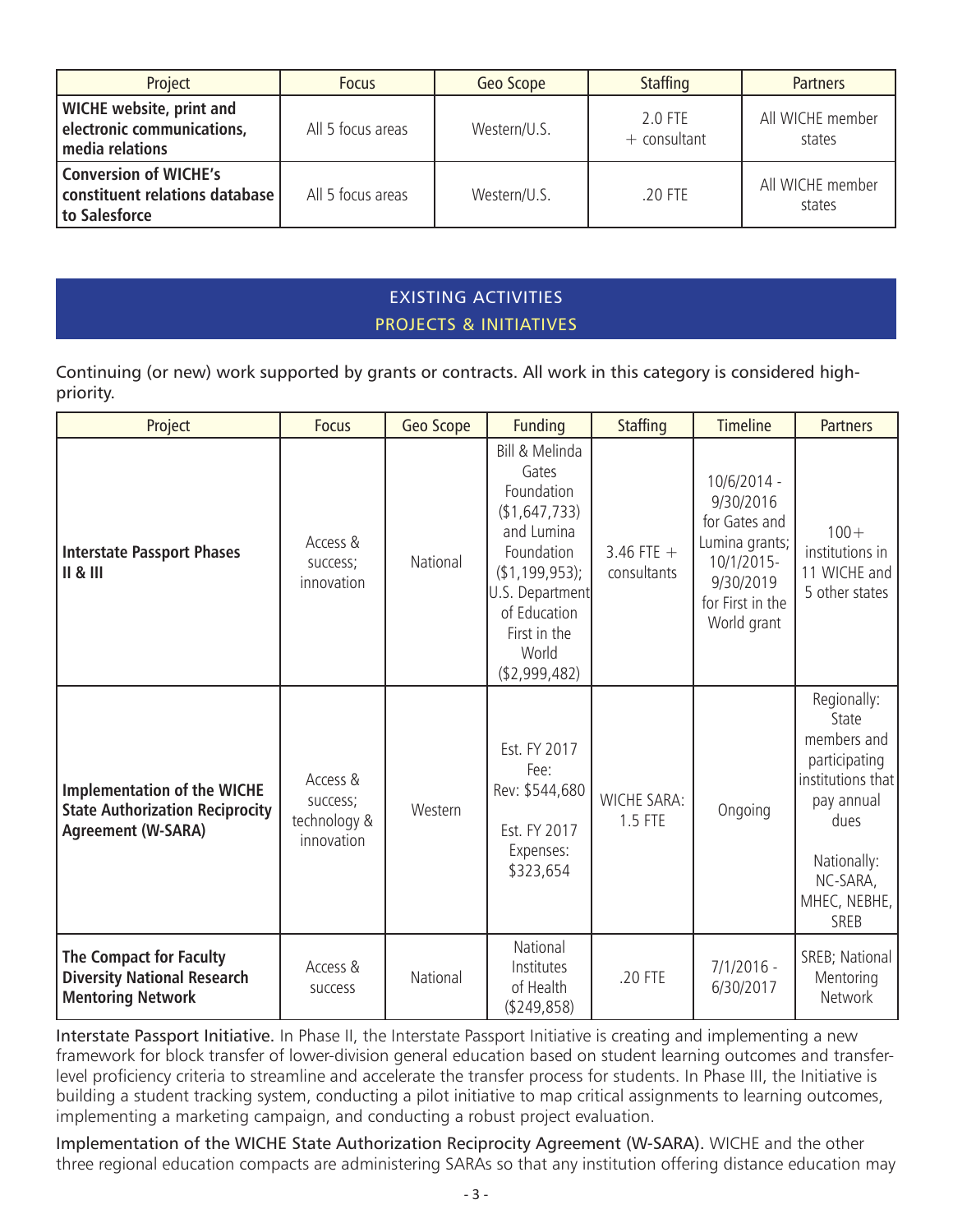acquire authorization from its home state to enable it to operate in other participating states. The National Council is coordinating inter-regional activities.

The Compact for Faculty Diversity National Research Mentoring Network is a nationwide consortium to enhance the training and career development of underrepresented minority individuals who are pursuing biomedical, behavioral, clinical, and social science research careers through enhanced networking, mentorship, and career development experiences. As a funded member of the consortium, WICHE (the sub-award fiscal agent) is partnering with staff of the SREB to expand its network of mentors who will assist underrepresented minority undergraduates, as well as master's, graduate, doctoral, and postdoctoral students and early-career faculty members, in developing and furthering their research careers in academe, business, and industry. These activities will expand and enhance the Compact for Faculty Diversity's highly successful annual Institute on Teaching and Mentoring.

## NEW DIRECTIONS

Commissioner-approved projects for which staff is actively seeking funding, prioritized as follows:

- 
- 
- $*$  = Urgency (mission critical)  $*$  = low,  $*$  = medium,  $*$   $*$  = high<br>  $\bullet$  = Opportunity (funding)  $\bullet$  = low,  $\bullet$   $\bullet$  = medium,  $\bullet$   $\bullet$   $\bullet$  = high  $\bullet = \text{low}$ ,  $\bullet \bullet = \text{medium}$ ,  $\bullet \bullet \bullet = \text{high}$
- $=$  Competence (staff/consultants)  $\blacksquare =$  low,  $\blacksquare \blacksquare =$  medium,  $\blacksquare \blacksquare =$  high

| $\blacksquare$ $\blacksquare$ $\blacksquare$ $\blacksquare$ $\blacksquare$ $\blacksquare$ $\blacksquare$ $\blacksquare$ $\blacksquare$ $\blacksquare$ $\blacksquare$ $\blacksquare$ $\blacksquare$ $\blacksquare$ $\blacksquare$ $\blacksquare$ $\blacksquare$ $\blacksquare$ $\blacksquare$ $\blacksquare$ $\blacksquare$ $\blacksquare$ $\blacksquare$ $\blacksquare$ $\blacksquare$ $\blacksquare$ $\blacksquare$ $\blacksquare$ $\blacksquare$ $\blacksquare$ $\blacksquare$ $\blacks$ |                                    |                                           |               |                                                              |                 |                 |                                                                                                        |
|--------------------------------------------------------------------------------------------------------------------------------------------------------------------------------------------------------------------------------------------------------------------------------------------------------------------------------------------------------------------------------------------------------------------------------------------------------------------------------------------|------------------------------------|-------------------------------------------|---------------|--------------------------------------------------------------|-----------------|-----------------|--------------------------------------------------------------------------------------------------------|
| <b>Project Title</b>                                                                                                                                                                                                                                                                                                                                                                                                                                                                       | <b>Focus</b>                       | Priority                                  | Geo Scope     | <b>Funding</b>                                               | <b>Staffing</b> | <b>Timeline</b> | <b>Partners</b>                                                                                        |
| <b>North American Network</b><br>of Science Labs Online:<br>ScienceLabReady                                                                                                                                                                                                                                                                                                                                                                                                                | Access &<br>success;<br>innovation | ***<br>$\bullet\bullet\bullet$<br>a da ka | International | Currently<br>seeking<br>funding at<br>\$1.8 million<br>level | 1.75 FTE        | TBD             | Great Falls<br>College -<br>MSU (MT),<br>and North<br>Island<br>College,<br><b>British</b><br>Columbia |

North American Network of Science Labs Online: ScienceLabReady. Targeting students in the summer before they enroll in science courses at community colleges, NANSLO's new science prep course, if funded, will feature an innovative and relevant skill-building curriculum centered on the use of lab activities via NANSLO's web-based, robotically controlled equipment and other modalities to increase student success and retention in STEM courses and programs.

Previously considered projects we propose to remove from the workplan. None.

## POTENTIAL FUTURE PROJECTS

Work that staff is considering pursuing and bringing to the commission for approval, along with ideas generated by the survey of commissioners.

A Convening to Examine the Impact of Western Demographic Changes on Current and Future Academic Programs, Curriculum, and Student Services. *Focus areas: access & success; technology & innovation*. In collaboration with the Policy Analysis and Research, WCET, and Mental Health staffs, we will seek approval to solicit external funding to bring together policymakers, institutional leaders, and other relevant constituencies to examine how higher education can be more responsive to the West's changing demography through its array of existing and planned academic programs, curriculum enhancements, and expanded student services. The implications of demographic changes for the future workforce will also be addressed, with emphasis placed on working with institutions to provide academic programs that address the needs of an aging, and increasingly ethnically diverse population.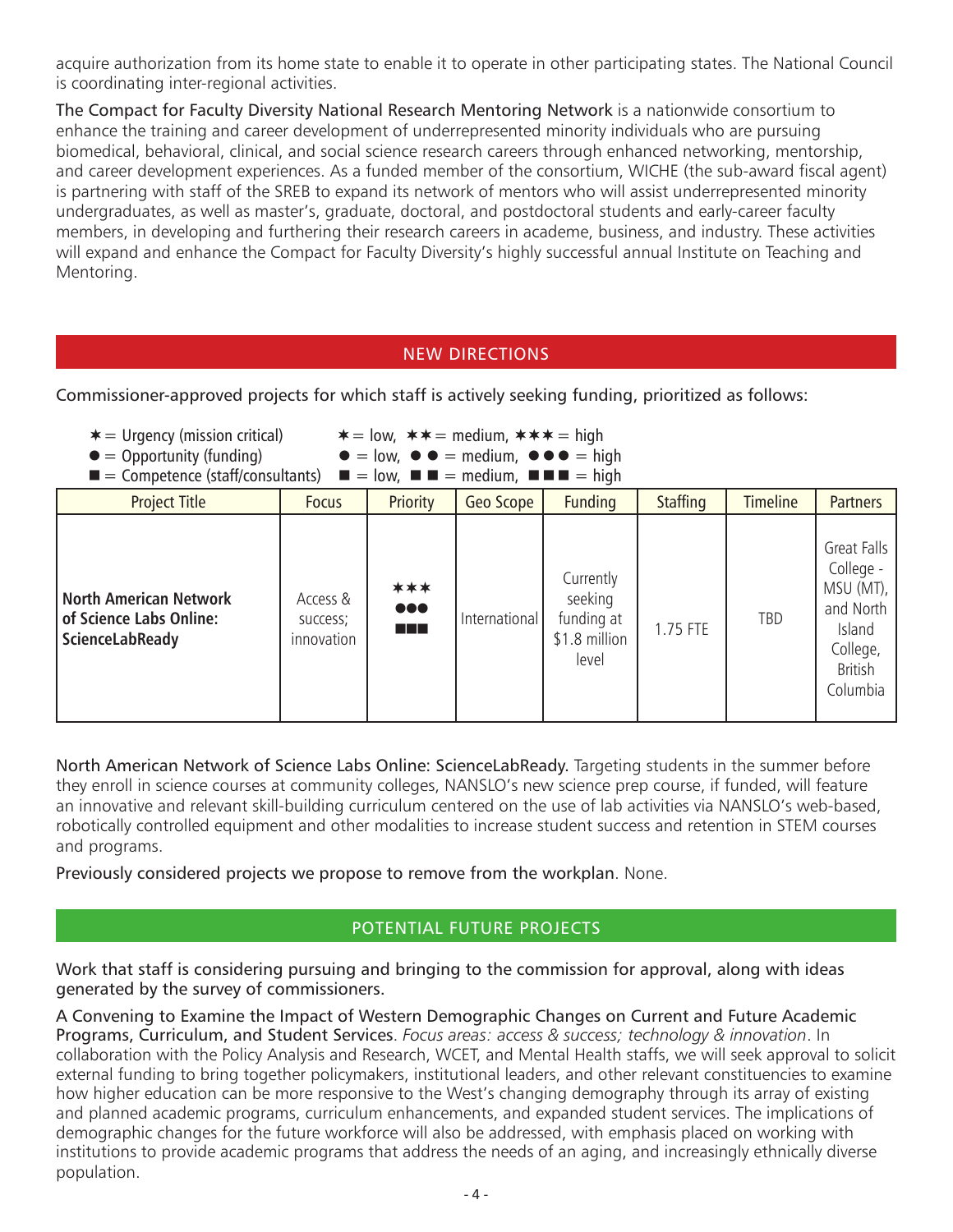#### COMPLETED PROJECTS

#### **Work that staff finished in FY 2016.**

Consortium for Healthcare Education Online (CHEO). Eight community colleges in five WICHE states created new (or transformed existing) allied health courses for delivery in an online or hybrid format, incorporating new, web-based experiments designed by NANSLO. WICHE coordinated the NANSLO work and provided professional development for project partners.

Bridges to the Professoriate provided National Institute of General Medical Sciences (NIGMS)-Minority Access to Research and Careers' (MARC) predoctoral fellows with opportunities to participate in the annual Compact for Faculty Diversity's Institute on Teaching and Mentoring, helping them to gain skills needed in doctoral programs and academic careers. Annual funding was provided to WICHE, a total of \$3,511,750 over the past 16 years, to support the attendance of NIGMS' MARC fellows at the Institute on Teaching and Mentoring and associated professional development activities.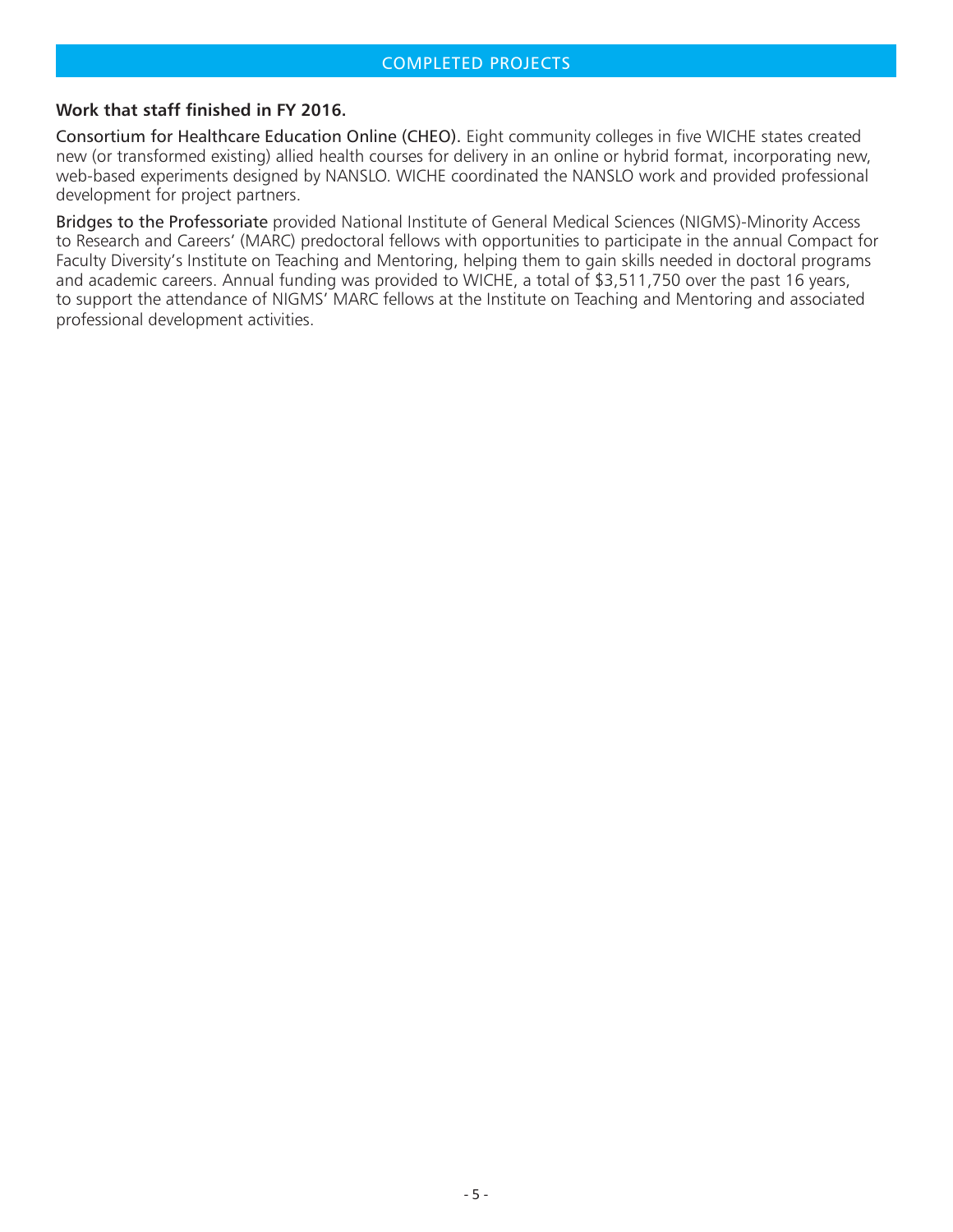# **Policy Analysis and Research**

The Policy Analysis and Research unit offers a variety of policy and information resources to support betterinformed decision making, principally at the state level. The unit is involved in a number of research projects and collaborative initiatives that focus on college completion, adult learners, and multistate data-sharing to support educational planning and workforce development. WICHE staff serves as a useful resource on a number of higher education issues, including state and federal financial aid, finance, articulation and transfer, the Common Core State Standards, and various college completion initiatives. The unit's publication series, including *Policy Insights* and *Western Policy Exchanges*, explores a wide range of significant policy issues. The unit also undertakes major, long-term grant-funded projects, collaborates with other regional and national organizations, and provides shortterm technical assistance to members.

# EXISTING ACTIVITIES ONGOING

Continuing work supported by the general fund or by fees. All work in this category is considered highpriority.

| Project                                                                  | <b>Focus</b>                                                                                        | Geo Scope | <b>Staffing</b> | <b>Partners</b>                                                    |
|--------------------------------------------------------------------------|-----------------------------------------------------------------------------------------------------|-----------|-----------------|--------------------------------------------------------------------|
| <b>Tuition and Fees in Public</b><br><b>Higher Education in the West</b> | Finance                                                                                             | Western   | .025 FTE        | All WICHE members                                                  |
| <b>Legislative Advisory Committee</b>                                    | Finance, access &<br>success, workforce &<br>society, technology<br>& innovation,<br>accountability | Western   | .10 FTE         | All WICHE members                                                  |
| <b>State Higher Education Policy</b><br><b>Database</b>                  | Finance, access &<br>success, workforce &<br>society, technology<br>& innovation,<br>accountability | National  | .20 FTE         | National Conference<br>of State Legislatures,<br>Lumina Foundation |
| <b>Policy Publications</b><br>Clearinghouse                              | Finance, access &<br>success, workforce &<br>society, technology<br>& innovation,<br>accountability | National  | .025 FTE        | N/A                                                                |
| <b>Benchmarks</b>                                                        | Accountability                                                                                      | Western   | .025 FTE        | N/A                                                                |
| <b>Regional Fact Book for Higher</b><br><b>Education in the West</b>     | Accountability                                                                                      | Western   | .025 FTE        | N/A                                                                |
| <b>Policy Insights</b>                                                   | Finance, access &<br>success, workforce &<br>society, technology<br>& innovation,<br>accountability | National  | .05 FTE         | N/A                                                                |
| <b>Western Policy Exchanges</b>                                          | Finance, access &<br>success, workforce &<br>society, technology<br>& innovation,<br>accountability | Western   | .05 FTE         | N/A                                                                |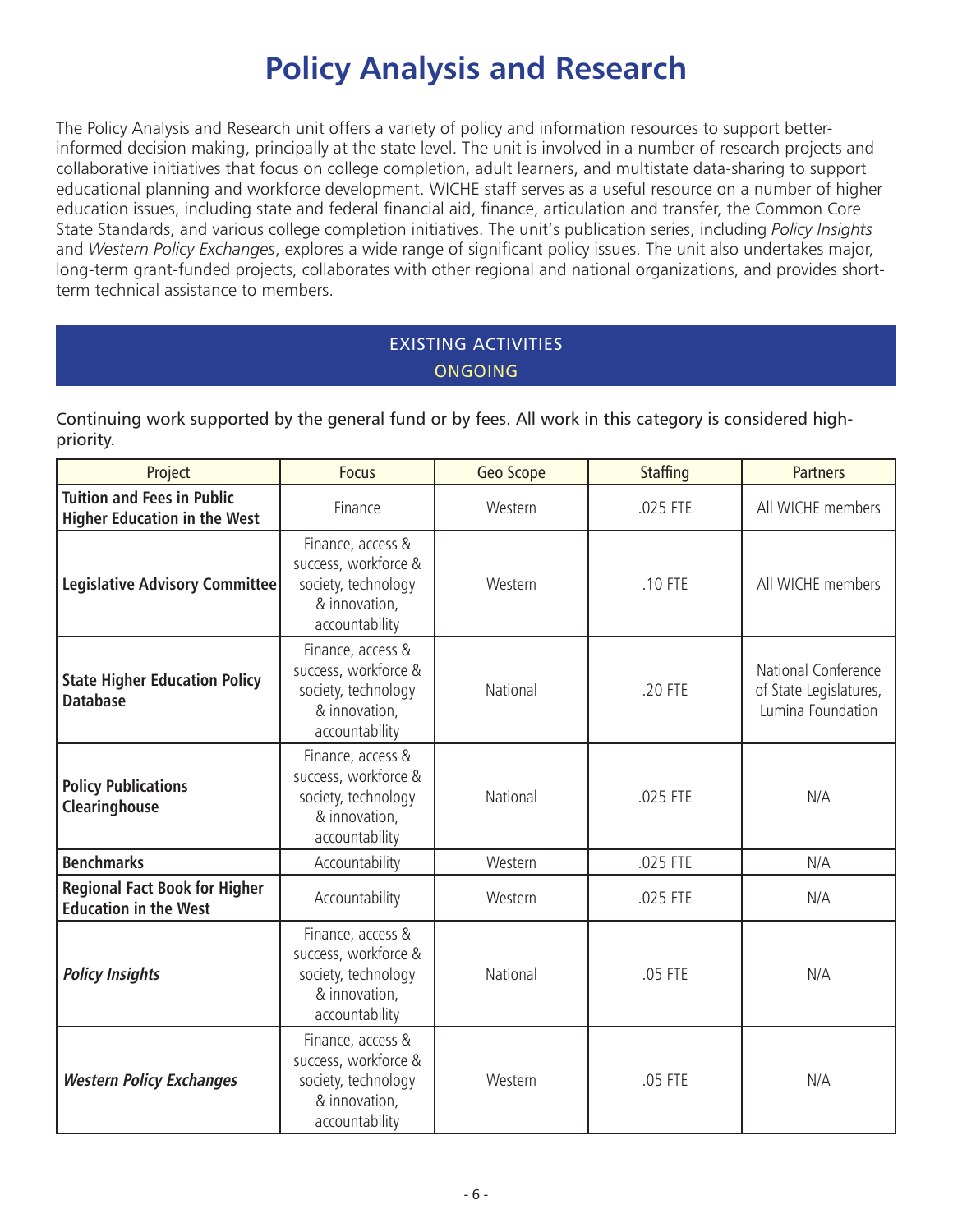## EXISTING ACTIVITIES PROJECTS & INITIATIVES

Continuing (or new) work supported by grants or contracts. All work in this category is considered highpriority.

| Project                                                                                       | <b>Focus</b>                                                   | Geo Scope                           | <b>Funding</b>                                                                                     | <b>Staffing</b>      | <b>Timeline</b>       | <b>Partners</b>                                                 |
|-----------------------------------------------------------------------------------------------|----------------------------------------------------------------|-------------------------------------|----------------------------------------------------------------------------------------------------|----------------------|-----------------------|-----------------------------------------------------------------|
| <b>Adult College Completion</b><br><b>Network</b>                                             | Access &<br>success;<br>workforce &<br>society                 | National                            | Lumina<br>Foundation:<br>\$1,133,800                                                               | 1.65 FTE             | $10/2010 -$<br>9/2015 | Lumina<br>Foundation                                            |
| <b>College Access Challenge Grant</b><br>(CACG) Consortium                                    | Access &<br><b>SUCCESS</b>                                     | Western states                      | State<br>memoranda<br>of agreement/<br>U.S. Dept. of<br>Education:<br>Year 7 revenue,<br>\$120,000 | .70 FTE              | Year 7 ends<br>8/2016 | 2 Consortium<br>states (AK, ID)                                 |
| <b>South Dakota Board of Regents:</b><br><b>State-Funded Financial Aid</b><br>Redesign        | Finance                                                        | Western                             | South Dakota<br>Board of<br>Regents:<br>\$30,000                                                   | .35 FTE              | $1/2016 -$<br>9/2016  | South Dakota<br>Board of<br>Regents                             |
| <b>University of Hawai'i:</b><br><b>Analysis of University of</b><br><b>Hawai'i Graduates</b> | Accountability;<br>workforce &<br>society                      | Western                             | University<br>of Hawai'i:<br>\$30,000                                                              | .15 FTE              | $1/2016 -$<br>12/2017 | University of<br>Hawai'i                                        |
| <b>Knocking at the College Door:</b><br><b>Projections of High School</b><br><b>Graduates</b> | Access & success                                               | National                            | ACT, College<br>Board: \$350,000                                                                   | 1.0 FTE              | $1/2016 -$<br>12/2017 | ACT, College<br><b>Board</b>                                    |
| <b>Multistate Longitudinal Data</b><br><b>Exchange</b>                                        | Workforce &<br>society; access<br>& success;<br>accountability | Western,<br>expanding<br>nationally | Gates<br>Foundation,<br>\$5,000,000                                                                | 2.5 FTE in<br>Year 2 | $8/2014 -$<br>7/2018  | Original states<br>(HI, ID, OR, WA)<br>Expansion<br>states, SAS |

College Access Challenge Grant Consortium. For seven years, states have participated in the CACG Consortium, in which WICHE works closely with each state to administer its federally funded formula grant program, designed to increase the number of low-income students who are prepared to enroll and succeed in postsecondary education. This is the final year of federal funding for Alaska and Idaho, so work will be ending in August 2016.

South Dakota Board of Regents Contract. WICHE is examining how the state might develop a strategy for the redesign of state-funded financial aid programs.

University of Hawai'i Contract. WICHE is conducting an analysis of University of Hawai'i graduates who work in other states, and an analysis of Hawai'i high school students who go to universities in other states and their work patterns.

Knocking at the College Door: Projections of High School Graduates. The Policy Analysis and Research unit (and its predecessors) has been producing state-by-state forecasts for high school graduates for over 30 years, during which time it has become the nation's most widely consulted resource of its kind for a diverse audience of policymakers, enrollment managers, college counselors, schools and school districts, researchers, and the media. Staff has begun working on the 9th edition and will release the new projections in December 2016.

The Multistate Longitudinal Data Exchange (MLDE) project is a follow-up to WICHE's successful pilot project, both of which are aimed at stitching together state longitudinal data systems in order to better track the development of human capital through K-12 and postsecondary education and its deployment in the workforce, while accounting for individual mobility.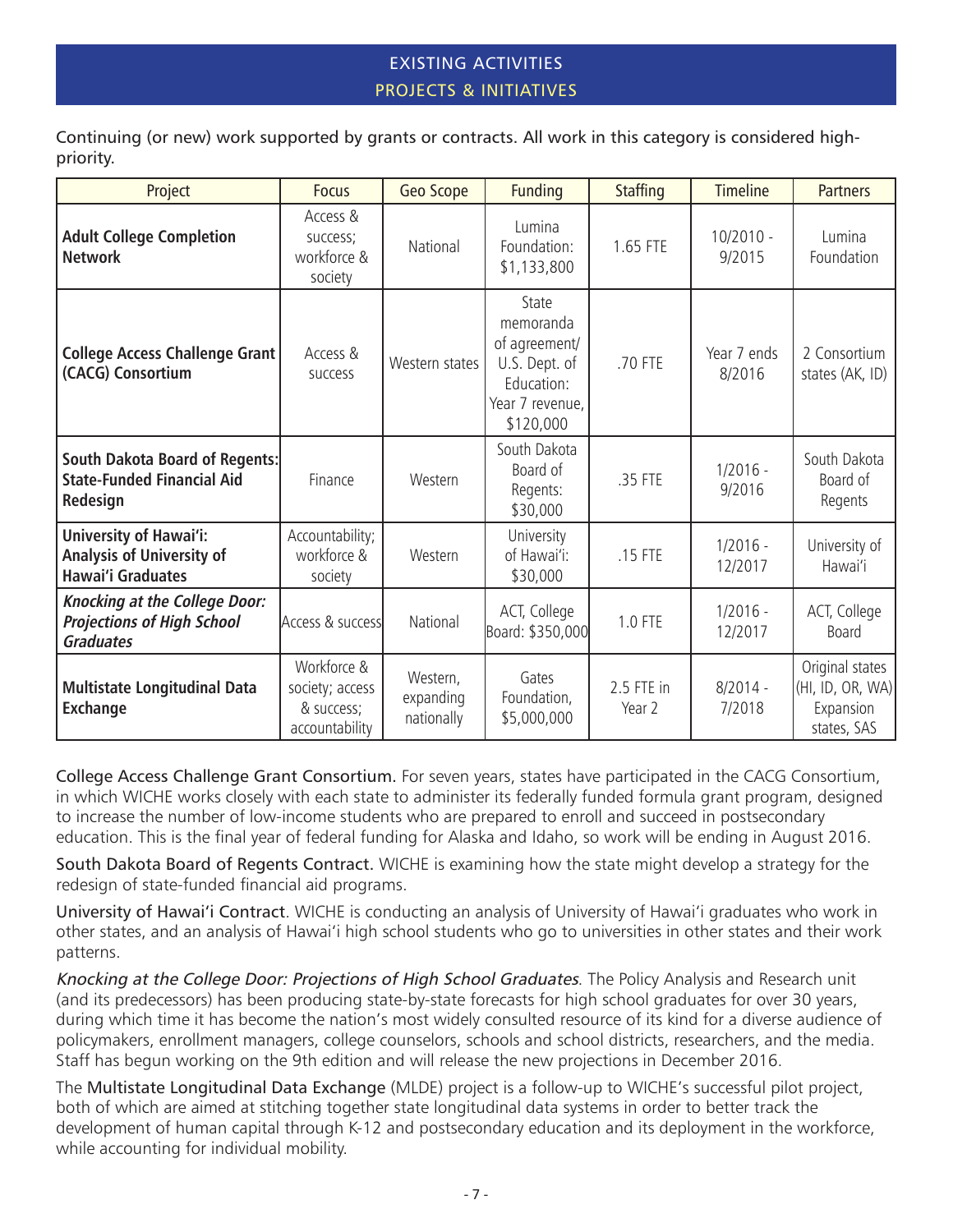### NEW DIRECTIONS

Commissioner-approved projects for which staff is actively seeking funding, prioritized as follows:

- 
- 
- 
- $*$  = Urgency (mission critical)  $*$  = low,  $*$  = medium,  $*$   $*$  = high<br>  $\bullet$  = Opportunity (funding)  $\bullet$  = low,  $\bullet$   $\bullet$  = medium,  $\bullet$   $\bullet$  = high
- $\bullet$  = Opportunity (funding)<br> **•**  $\bullet$  = low,  $\bullet$   $\bullet$  = medium,  $\bullet \bullet$  = high<br> **=** Competence (staff/consultants)<br> **=** low, **= =** medium, **= =** high  $\blacksquare = \text{low}, \blacksquare \blacksquare = \text{medium}, \blacksquare \blacksquare \blacksquare = \text{high}$ 
	-

| <b>Project Title</b>                                                                                                                                                         | <b>Focus</b>                                   | Priority                                 | Geo Scope | <b>Funding</b>   | <b>Staffing</b> | <b>Timeline</b> | <b>Partners</b>                                                                                                                       |
|------------------------------------------------------------------------------------------------------------------------------------------------------------------------------|------------------------------------------------|------------------------------------------|-----------|------------------|-----------------|-----------------|---------------------------------------------------------------------------------------------------------------------------------------|
| <b>Hitting the Ground Running:</b><br><b>Leveraging Work-Based</b><br><b>Learning to Improve</b><br><b>Educational Outcomes and</b><br><b>Meet Workforce Demands</b>         | Access &<br>success;<br>workforce &<br>society | ***<br>o o<br>m pr                       | Western   | \$1 million      | 1.75 FTE        | 3 years         | TBD                                                                                                                                   |
| <b>A Second Chance at Success:</b><br><b>Reducing the Fiscal and Social</b><br><b>Impact of Recidivism Through</b><br><b>Inmate Education and Reentry</b><br><b>Programs</b> | Access &<br>success,<br>workforce &<br>society | **<br>D O<br>m n                         | Western   | \$2.5 million    | 2 FTE           | 3 years         | TBD                                                                                                                                   |
| <b>Safer Spaces: Aligning Policy</b><br>and Practice to Reduce Sexual<br><b>Violence on College Campuses</b><br>in the West (Phase One)                                      | Access &<br>success;<br>accountability         | **<br>$\bullet\bullet$<br>n E            | Western   | \$250,000        | .75 FTE         | 2 years         | Washington<br>State Council<br>of Presidents<br>and<br>Washington<br>and State<br>Board for<br>Community<br>and Technical<br>Colleges |
| <b>Safer Spaces: Aligning Policy</b><br>and Practice to Reduce Sexual<br><b>Violence on College Campuses</b><br>in the West (Phase Two)                                      | Access &<br>success;<br>accountability         | **<br>$\bullet$<br>n E                   | Western   | \$500,000        | 1.5 FTE         | 2 years         | Two to Three<br>Additional<br><b>States</b>                                                                                           |
| <b>Council for Adult and</b><br><b>Experiential Learning (CAEL)</b><br>and WICHE Research Initiative<br>(Fueling the Race 2.0)                                               | Access &<br>success;<br>accountability         | **<br>$\bullet$<br>œ                     | National  | \$76,000         | .10 FTE         | 3 years         | Council for<br>Adult and<br>Experiential<br>Learning<br>(CAEL)                                                                        |
| <b>Streamlining Implementation</b><br>of Outcomes-Based Funding<br><b>Models</b>                                                                                             | Accountability                                 | **<br>$\bullet\bullet$<br>$\blacksquare$ | Western   | $ $2.25$ million | 2 FTE           | 3 years         | American<br>Council on<br>Education,<br>NCHEMS,<br>SHEEO,<br>National<br>Association<br>of System<br>Heads                            |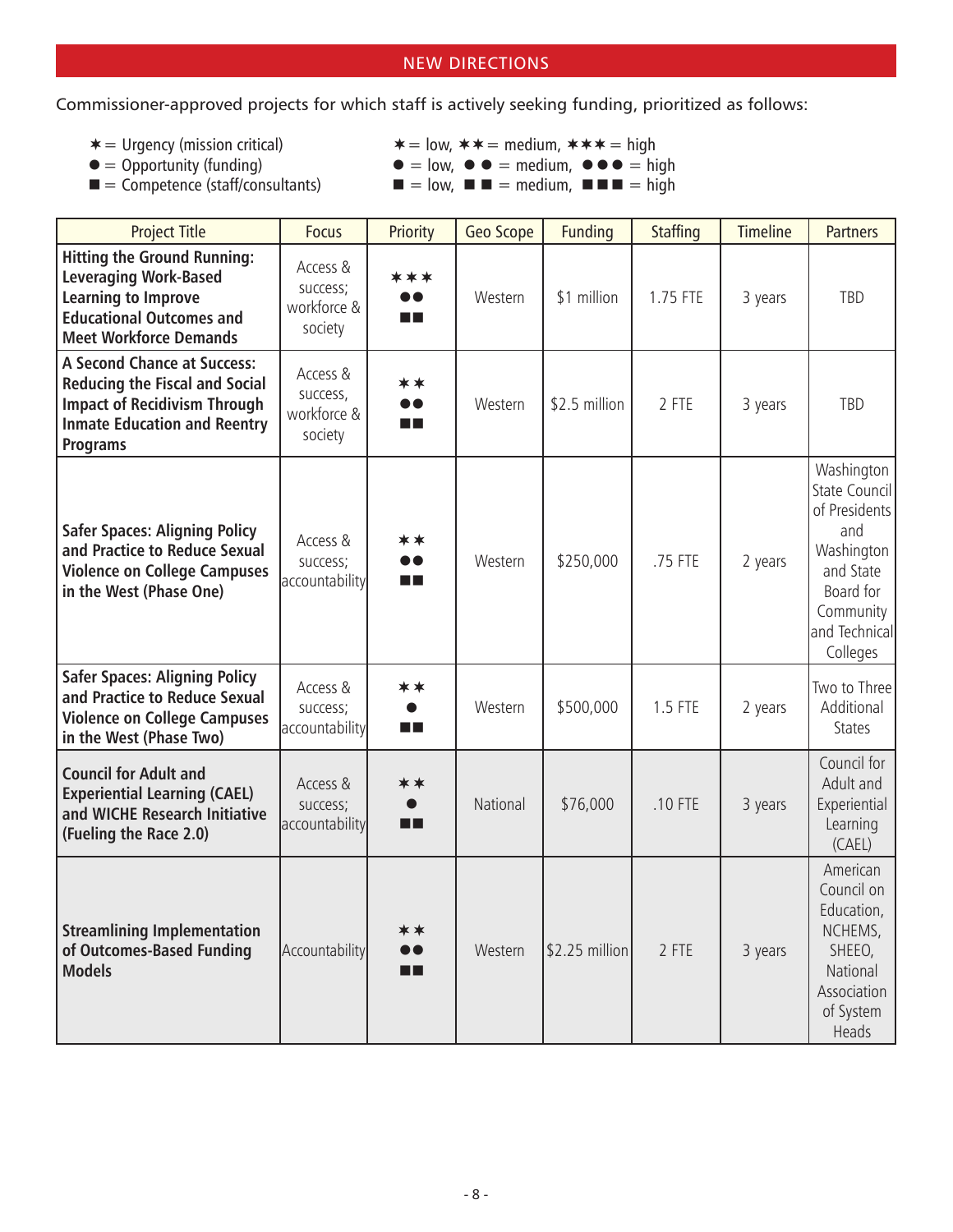| <b>Project Title</b>                                                                                                                                            | <b>Focus</b>                                   | Priority                     | Geo Scope                                        | Funding                        | <b>Staffing</b> | <b>Timeline</b> | <b>Partners</b>                                                                                                                                     |
|-----------------------------------------------------------------------------------------------------------------------------------------------------------------|------------------------------------------------|------------------------------|--------------------------------------------------|--------------------------------|-----------------|-----------------|-----------------------------------------------------------------------------------------------------------------------------------------------------|
| Serving Student Soldiers of the<br><b>West</b>                                                                                                                  | Access &<br>success;<br>workforce &<br>society | **<br>$\bullet$<br><b>HH</b> | Western                                          | \$1 million                    | 1.35 FTE        | 3 years         | Mental<br>Health<br>Program,<br>U.S. Dept.<br>of Defense,<br>Service-<br>members<br>Opportunity<br>Colleges,<br>American<br>Council on<br>Education |
| The Implementation of the<br><b>Common Core State Standards</b><br>and Assessments: Finding<br><b>Solutions to Cross-State</b><br><b>Challenges (Expansion)</b> | Access &<br><b>SUCCESS</b>                     | $\ast$<br>n 11 A             | Western and<br>additional<br>bordering<br>states | $\vert$ \$1.75 million $\vert$ | 1.35 FTE        | 3 years         | SBAC,<br>PARCC,<br>MHEC*                                                                                                                            |

\* Smarter Balanced Assessment Consortium (SBAC); Partnership for Assessment of Readiness for College and Careers (PARCC); Midwestern Higher Education Compact (MHEC).

*Note:* The shaded initiatives are of lower priority for staff in the context of their current workload than the other four initiatives.

Hitting the Ground Running: Leveraging Work-Based Learning to Improve Educational Outcomes and Meet Workforce Demands. The goal of this work is to help states (and perhaps metropolitan areas) facilitate the development of partnerships among institutions and businesses to ensure effective linkages between the workplace and the classroom through co-op/internship programs.

A Second Chance at Success: Reducing the Fiscal and Social Impact of Recidivism Through Inmate Education and Reentry Programs. The overall goal of this project is to reduce the fiscal and social impact of recidivism on states by helping former inmates, upon release from the correctional system, to be successful individually and be productive, contributing members of society through effective, comprehensive prison education and reentry programs.

Safer Spaces: Aligning Policy and Practice to Reduce Sexual Violence on College Campuses in the West (Phase One). WICHE will conduct research examining how contemporary policy approaches to sexual-violence prevention at postsecondary institutions are being implemented, with the goal of identifying those that research suggests have the greatest potential to reduce the prevalence of sexual violence. The initial stage of the research will be structured as a case study of the state of Washington's implementation of recent state and institutional policies designed to reduce sexual violence at postsecondary institutions, with the goal of identifying facilitators of and barriers to implementation as described in the Centers for Disease Control (CDC) Policy Evaluation Framework.

Safer Spaces: Aligning Policy and Practice to Reduce Sexual Violence on College Campuses in the West (Phase Two). Informed by the findings from stage one, WICHE will launch a competitive RFP process to select two additional states as sites to scale up the successful strategies and practices that were identified in Washington.

Council for Adult and Experiential Learning (CAEL) and WICHE Research Initiative (Fueling the Race 2.0). Five years ago, the Council for Adult and Experiential Learning (CAEL) conducted the first national, multi-institutional study examining the academic outcomes of adult students who take advantage of prior learning assessment (PLA). In *Fueling the Race to Postsecondary Success: A 48-Institution Study of Prior Learning Assessment and Adult Student Outcomes*, CAEL found that adult students with PLA credit were two-and-a-half times more likely to complete their degrees than adult students without PLA credit. Much has changed in higher education since then, making another comprehensive study examining the impacts of PLA timely. Thus, CAEL seeks to engage WICHE as a partner on a proposal for a multi-part PLA research project addressing four main areas: impact on student outcomes, return on investment, academic integrity of PLA, and access to PLA nationally. Spanning three years, this effort would consist of three parts: the main institutional study of PLA and academic student outcomes; the return on investment for institutions, states, and systems; and the predictive validity of PLA.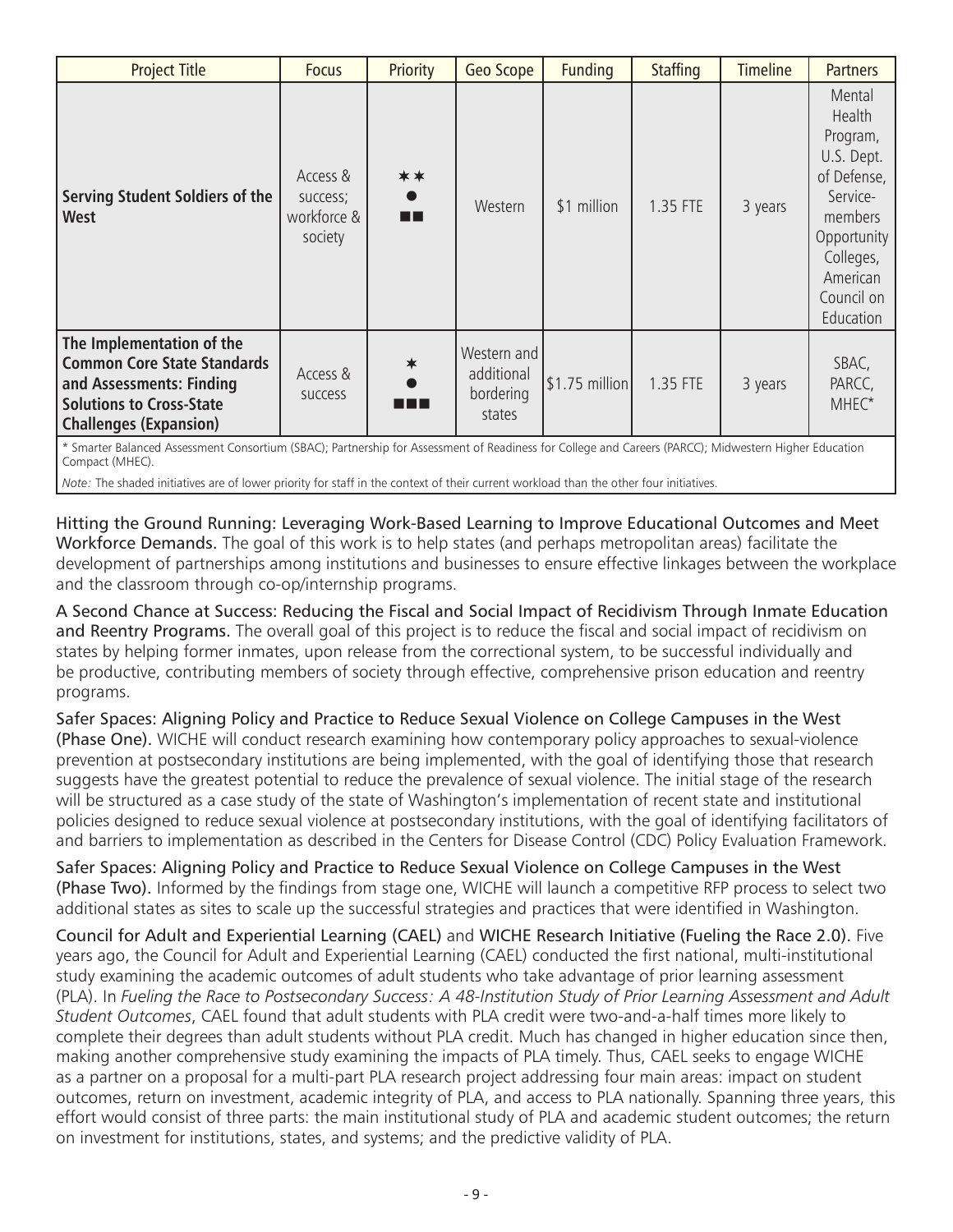Streamlining Implementation of Outcomes-Based Funding Models is a project to assist states and postsecondary institutions in adopting outcomes-based funding policies in ways that best ensure policy goals are achieved.

Serving Student Soldiers of the West: Policy and Practice Solutions is a project whose goal is to increase access to and success in higher education for military students and their families in the Western region.

Implementation of the Common Core State Standards and Assessments: Finding Solutions to Cross-State Challenges (Expansion). The overall goal of this expanded project is to bring together key state leaders involved in the implementation of the Common Core State Standards and assessments to discuss challenges associated with student movement across state lines, and identify practical solutions.

### POTENTIAL FUTURE PROJECTS

Work that staff is considering pursuing (and bringing to the commission for review or approval). In addition, at the end of this section, we list projects that staff previously considered pursuing but that staff now proposes to remove from the workplan.

Ideas Proposed from the Survey of Commissioners, including Impact of Western Demographic Changes on Student Services and Curriculum, Promising Practices in Innovation to Replicate in States, Federal Engagement, Governance and Leadership.

The Impact of Dual and Concurrent Enrollment on Student Success in Postsecondary Education is a project that would assess the impact of enrolling students in (and their successfully completing) dual and concurrent enrollment courses while still in high school on their success in postsecondary education.

Changing Direction 2.0. A project building off WICHE's previous national project of the same name but addressing the new post-recession fiscal climate, which would promote the adoption of contemporary higher education finance policies that link appropriations, tuition setting, and financial aid policies.

Informing Career and Technical Education and Economic Development Programs to Meet State Workforce Needs. A project to explore how career and technical education and economic development programs can be best organized and informed with contemporary workforce data, in order to meet state workforce needs.

Assessing the Landscape of State Policy on Student-Learning Outcomes: A project that would assist states in understanding the various efforts underway to better capture student-learning outcomes, especially with respect to the Degree Qualifications Profile and its applicability to statewide and institutional curriculum design and assessment.

Exploring Strategies for Improving the Delivery of Remedial and Developmental Education Policies and Practices. A project that would build on current emerging practices in the field to help states more effectively and efficiently target remedial education to students, particularly adult learners.

Addressing Workforce Needs with the Emerging Majority-Minority. A project that would build on previous work that strengthened the connections between higher education institutions and workforce-training programs in an effort to promote a more explicit focus on how state workforce needs can be met through better service to racial/ethnic minorities and other underrepresented populations.

Previously considered projects that we propose to remove from the workplan. None at this time.

#### COMPLETED PROJECTS

Work that staff finished in FY 2016.

Colorado Department of Higher Education (CDHE) Contract. WICHE was hired to assist the department with state-level strategic planning and execution of work related to its Strategic Priority Initiative #1 (to close the attainment gap at least by half by 2025).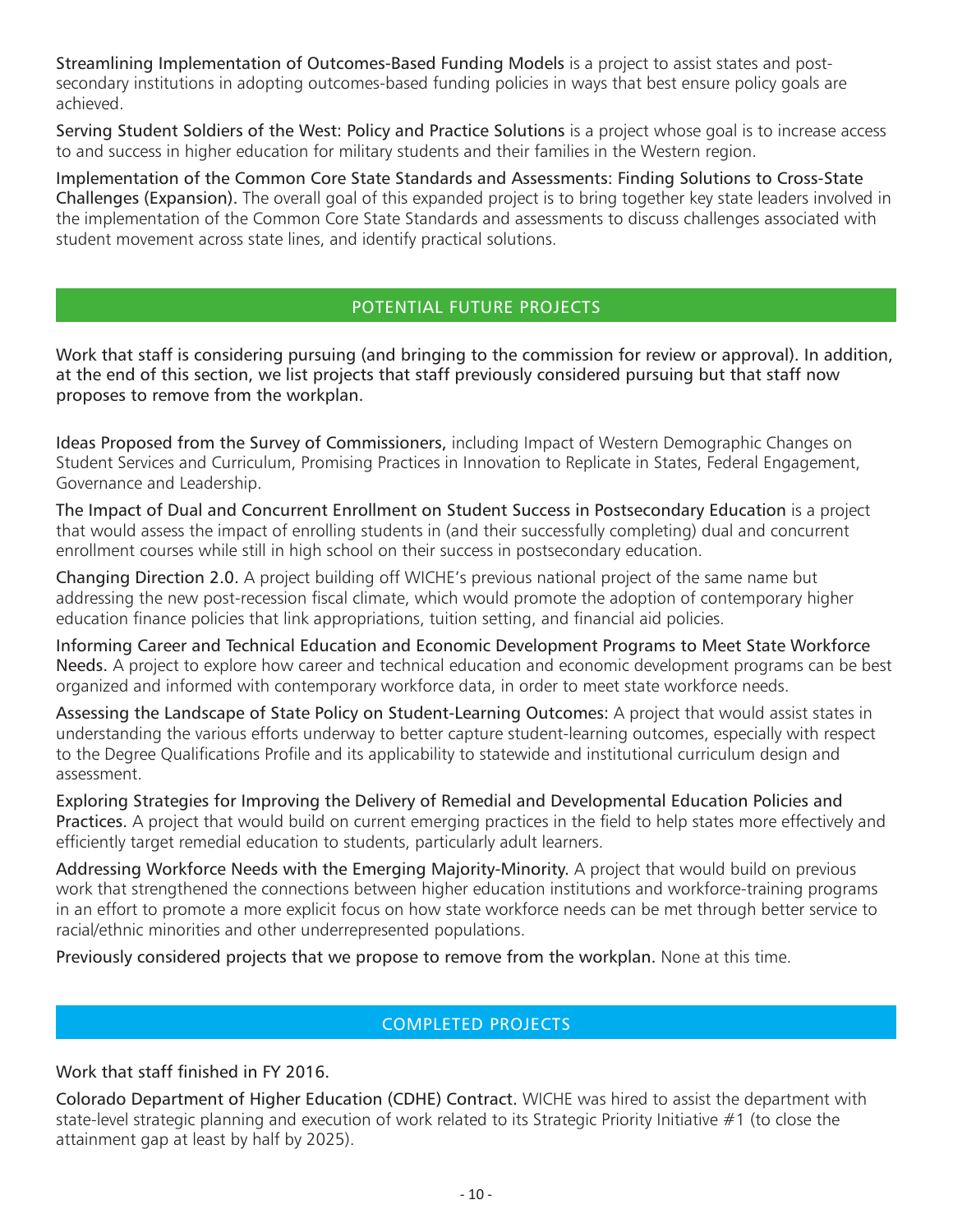# **Mental Health**

The WICHE Mental Health Program seeks to enhance the public systems of care and the workforce that serves persons with mental health issues and their families. The program approaches this mission through partnerships with state mental health authorities, federal agencies, advocacy and consumer groups, and higher education institutions. Activities focus on direct technical assistance to state and local agencies, policy analysis and research, support of state mental health agency data analysis, and liaison activities with higher education to enhance workforce development.

# EXISTING ACTIVITIES PROJECTS & INITIATIVES

Continuing (or new) work supported by grants or contracts. All work in this category is considered highpriority.

| Project                                                       | <b>Focus</b>           | Geo Scope | <b>Funding</b> | <b>Staffing</b> | <b>Timeline</b> | <b>Partners</b>                                         |
|---------------------------------------------------------------|------------------------|-----------|----------------|-----------------|-----------------|---------------------------------------------------------|
| Alaska Psychiatric Institute<br><b>Technical Assistance</b>   | Workforce &<br>society | Western   | \$75,000       | .15 FTE         | $9/15 - 8/16$   | Alaska                                                  |
| Alaska Psychology Internship<br><b>Consortium - Interns</b>   | Workforce &<br>society | Western   | \$200,000      | .10 FTE         | $7/15 - 6/17$   | Alaska                                                  |
| Alaska Internship Consortium -<br><b>Technical Assistance</b> | Workforce &<br>society | Western   | \$39,962       | .05 FTE         | $7/15 - 7/17$   | Alaska Trust                                            |
| Arizona - Evidence-Based<br><b>Practices</b>                  | Workforce &<br>society | Western   | \$1,307,175    | 3.2 FTE         | $6/14 - 6/17$   | Arizona                                                 |
| <b>Colorado Rural Veterans</b><br><b>Suicide Prevention</b>   | Workforce &<br>society | Western   | \$451,305      | 1.2 FTE         | $2/15 - 2/17$   | Veterans<br>Administration<br>Office of Rural<br>Health |
| Hawai'i Internship Program                                    | Workforce &<br>society | Western   | \$1,659,988    | .30 FTE         | $7/13 - 6/17$   | Hawai'i                                                 |
| Nevada Psychology Internship<br>Program                       | Workforce &<br>society | Western   | \$500,689      | .80 FTE         | $7/14 - 8/17$   | Nevada                                                  |
| Oregon Psychology Internship<br>Program                       | Workforce &<br>society | Western   | \$187,558      | .60 FTE         | $4/14 - 9/16$   | Oregon & APA                                            |
| <b>Texas - UTEP Internship</b><br>Program                     | Workforce &<br>society | Western   | \$66,576       | .15 FTE         | $9/12 - 8/17$   | U of Texas,<br>El Paso                                  |

Alaska Psychiatric Institute Technical Assistance. WICHE is providing technical assistance and consultation focusing on strategic planning, staffing, and the provision of effective and efficient services.

Alaska Psychology Internship Consortium. WICHE supports the ongoing operations of the Alaska Psychology Internship Consortium.

Alaska Psychology Internship Technical Assistance. WICHE contracted with the Alaska Mental Health Trust Authority to provide ongoing technical assistance to the Alaska Psychology Internship Consortium.

Arizona – Evidence-Based Practices. WICHE partners with the Arizona Department of Health Services to assist with recruiting and staffing to support the implementation of four evidence-based practices in the Maricopa County public behavioral health system.

Colorado Rural Veterans Suicide Prevention (RVSP). WICHE is collaborating with the Denver-based federal Veterans Administration VISN 19 Mental Illness Research, Education and Clinical Center to develop and pilot-test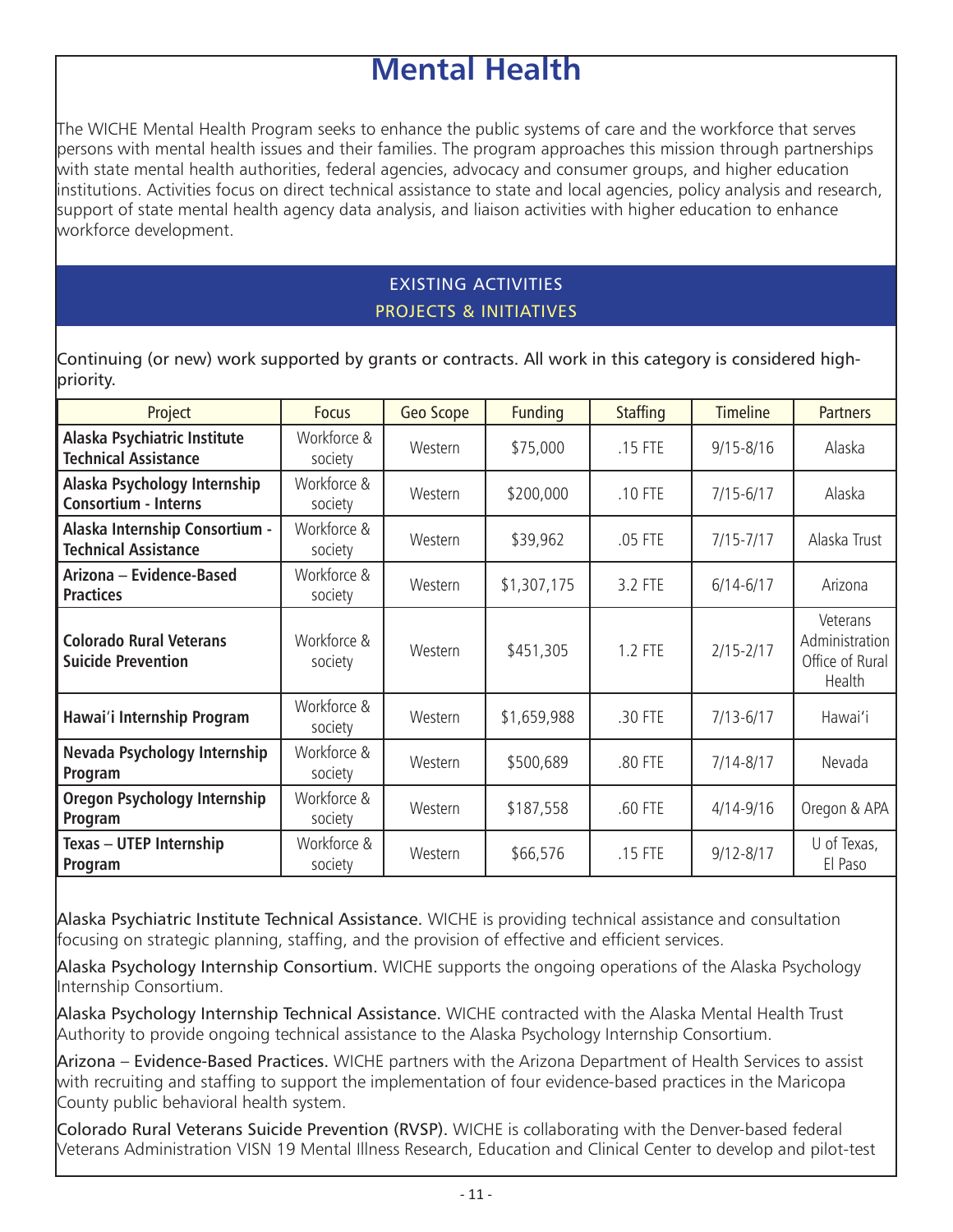a veterans suicide prevention program for rural communities. The current funding is for year two of the three-year initiative.

Hawai'i Internship Program. Three Hawai'i state agencies - the Department of Education, Department of Health, and Department of Public Safety - provide funding to support WICHE's ongoing development and operations of the Hawai'i Psychology Internship Consortium.

Nevada Psychology Internship Program. WICHE assists the state of Nevada in developing and accrediting a psychology internship training program within its state-run community behavioral health clinics.

Oregon Psychology Internship Program. WICHE assists the state of Oregon in developing and accrediting a psychology internship training program within its state hospital.

University of Texas at El Paso Intern Program. WICHE provides ongoing consultation and technical assistance to the El Paso Psychology Internship Consortium, which is funded through a grant from the Hogg Foundation for Mental Health.

#### NEW DIRECTIONS

Commissioner-approved projects for which staff is actively seeking funding, prioritized as follows:

- 
- 
- $*$  = Urgency (mission critical)  $*$  = low,  $*$  = medium,  $*$   $*$  = high<br>  $\bullet$  = Opportunity (funding)  $\bullet$  = low,  $\bullet$   $\bullet$  = medium,  $\bullet$   $\bullet$   $\bullet$  = high  $\bullet = \text{low}, \bullet \bullet = \text{medium}, \bullet \bullet \bullet = \text{high}$
- $\blacksquare$  = Competence (staff/consultants)  $\blacksquare$  = low,  $\blacksquare$  = medium,  $\blacksquare$  =  $\blacksquare$  = high

| <b>Project Title</b> | Focus | <b>Priority</b> | Scope<br>Geo | -<br>Fundina | <b>Staffing</b> | Timeline | <b>Partners</b> |
|----------------------|-------|-----------------|--------------|--------------|-----------------|----------|-----------------|
|                      |       |                 |              |              |                 |          |                 |

## POTENTIAL FUTURE PROJECTS

Work that staff is considering pursuing (and bringing to the commission for review or approval). Also listed are projects that staff previously considered pursuing but now proposes to remove from the workplan.

Association of Psychology Postdoctoral and Internship Centers (APPIC). WICHE is working on a proposal for APPIC to plan, develop, and deliver a series of webinars and associated learning communities to promote APPIC members seeking American Psychological Association accreditation.

CNMI Child and Family System of Care Consultation and Training. WICHE may receive a contract to assist CNMI in the implementation of a systems of care grant from the federal Substance Abuse and Mental Health Services Administration (SAMHSA).

Colorado Office of State Planning and Budgeting. WICHE and the National Association of State Mental Health Program Directors Research Institute are competing for an RFP to conduct a study of behavioral health funding in Colorado.

Idaho Psychology Internship Development. WICHE is working with Idaho to create and fund a psychology internship development program in the state.

Nevada has expressed an interest in having WICHE examine the delivery of behavioral health services by state staff and private provider staff, including an assessment of services best provided by state staff.

Oregon Psychology Internship Program. WICHE will continue to provide support to the Oregon State Hospital for its psychology internship training program.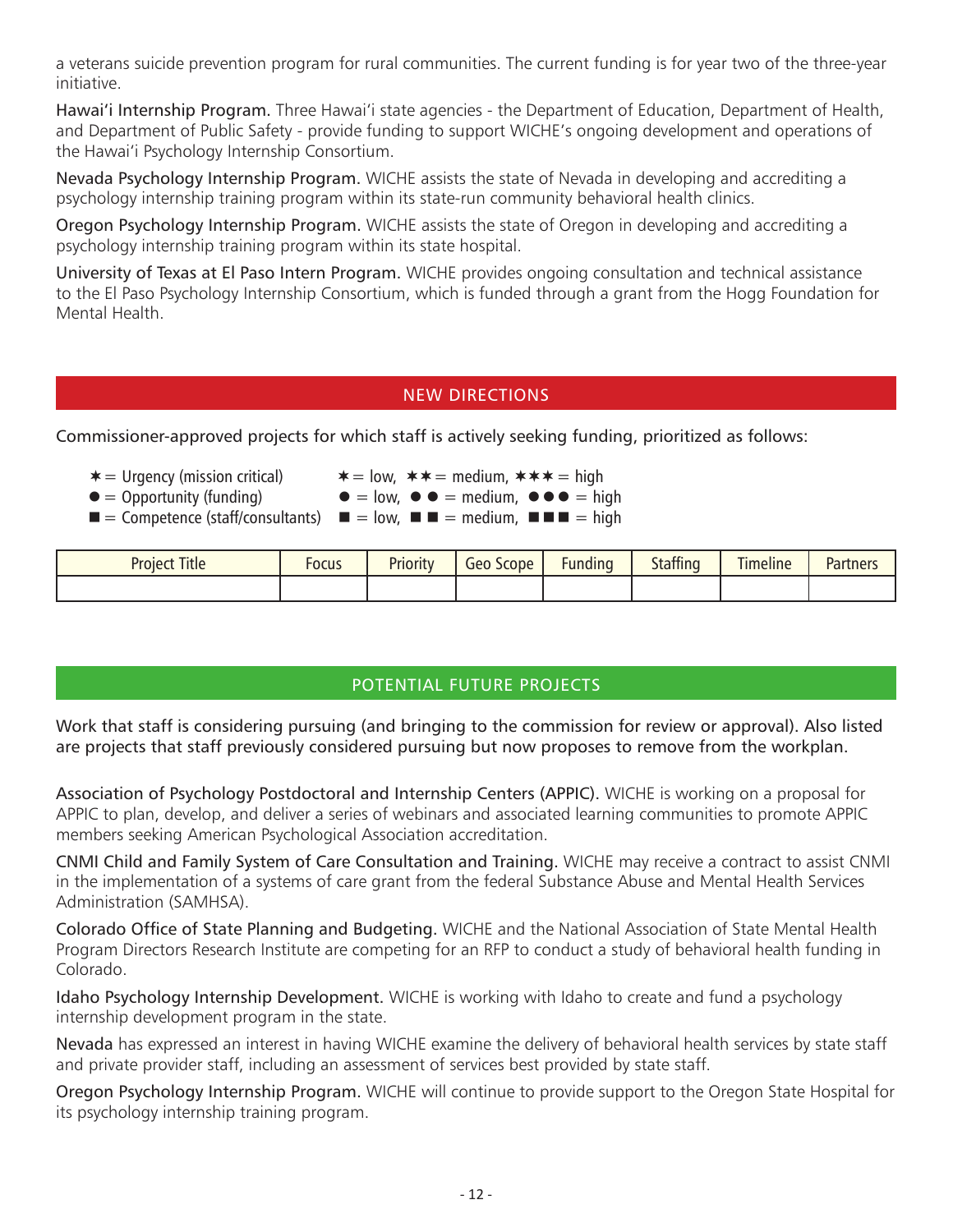Rural Behavioral Health Research Center. WICHE has completed a federal Health Resources and Services Administration (HRSA) grant application for a four-year rural behavioral health research center. The center would conduct research studies, in four project areas, about behavioral health in rural areas of the country.

Wyoming Behavioral Health Division. WICHE is anticipating a contract to provide technical assistance to the state hospital and developmental disabilities resource center facilities.

#### Previously considered projects that we propose to remove from the workplan:

The MHP submitted a proposal for a three-year HRSA Outreach Grant to support continued work with the Colorado Psychology Internship Consortium. WICHE did not receive the grant award.

In cooperation with the School of Health at the University of Alaska-Anchorage, the MHP is working with the Alaska Mental Health Trust Authority to conceptualize and create a center for policy analytics. No decision has been made by Alaska to proceed with this joint venture.

## COMPLETED PROJECTS

#### Work that staff finished in FY 2016.

Alaska Pacific University (APU) Doctoral Program. WICHE contracted with APU to provide consultation and technical assistance to support the program's process of seeking accreditation by the American Psychological Association.

Alaska Mat-Su Health Foundation Environmental Scan. WICHE assisted the Mat-Su Health Foundation in completing a scan of behavioral health resources and gaps in the Mat-Su Borough and a funding analysis, in addition to developing recommendations to strengthen the system.

Alaska OISSP Child and Adolescent CSR. WICHE developed a new survey to assess client outcomes and quality of life for children and adolescents in publicly funded behavioral health services in Alaska, and conducted a pilot test of the new measures to establish validity and reliability.

Association of Psychology Postdoctoral and Internship Centers (APPIC). WICHE completed a two-year collaboration with APPIC to conduct a nationwide evaluation of doctoral psychology internship programs that are currently not accredited by the American Psychological Association, to determine the barriers to accreditation and develop a tool to assess accreditation readiness.

Colorado Mental Health First Aid Initiative Evaluation. WICHE evaluated the outcomes and processes for the Colorado Behavioral Healthcare Council's statewide dissemination of Mental Health First Aid trainings.

Colorado Psychology Internship Program. WICHE assisted with the development of a rural psychology internship consortium. However, resources were not available to fully implement the internship program.

Commonwealth of the Northern Mariana Islands (CNMI). WICHE conducted an assessment of behavioral health needs for CNMI youth and families and provided Mental Health First Aid training.

Idaho - Behavioral Health Needs of Probationers and Parolees. WICHE completed an analysis of gaps in mental health and substance use disorder treatment services for Idaho residents on probation and parole.

South Dakota Drug Court Study. WICHE, in partnership with JBS International, completed an evaluation of the South Dakota drug court system.

Texas Harris County Internship Project. WICHE completed consultation and technical assistance to the psychology internship program, which is funded through a grant from the Hogg Foundation for Mental Health.

Texas Bexar County Internship Project. WICHE completed consultation and technical assistance to the Bexar County Juvenile Probation Department to support the accreditation process for its psychology internship program.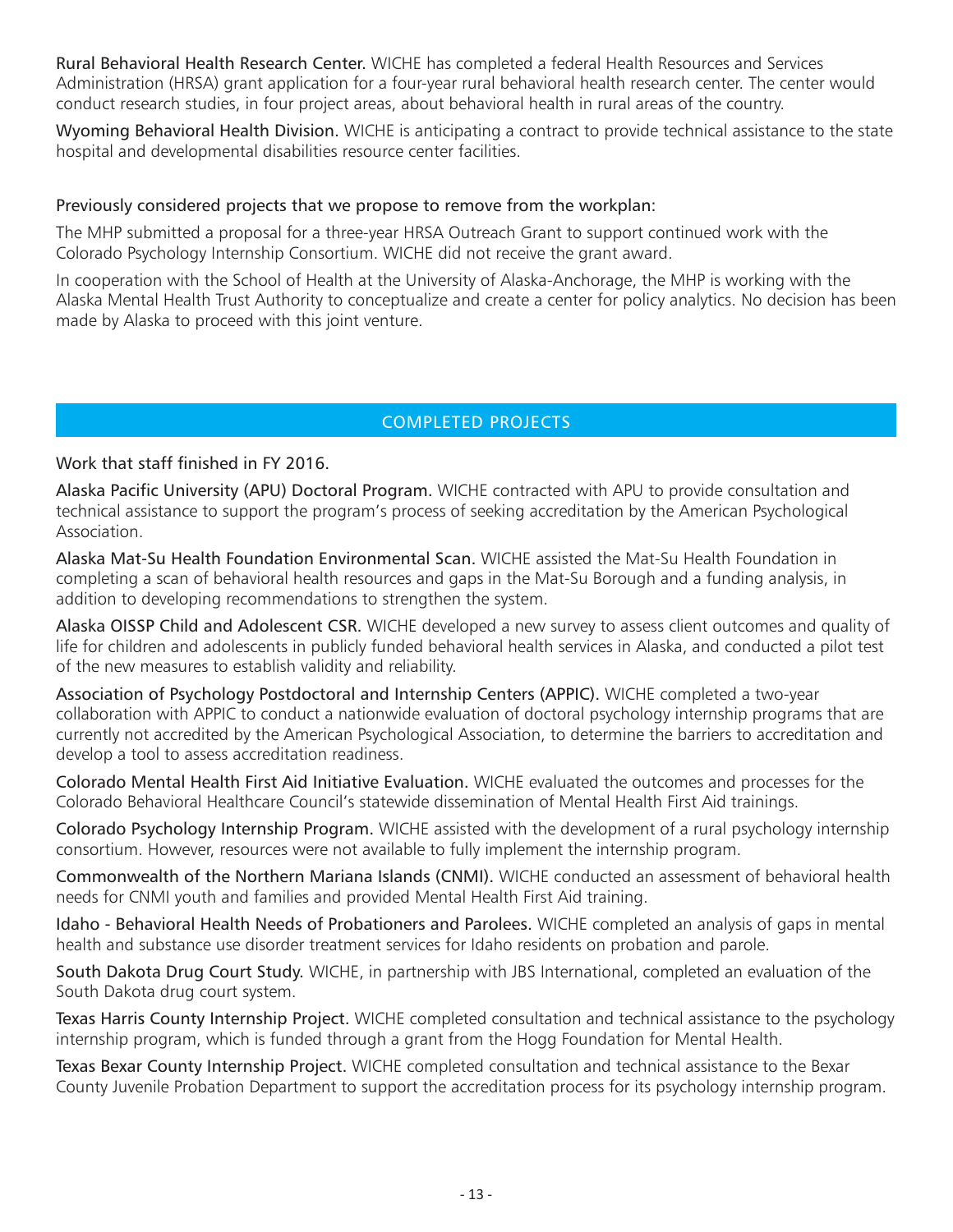# **WCET**

The WICHE Cooperative for Educational Technologies (WCET) was established in 1989 to promote collaboration and information sharing about educational technologies in higher education. WCET's mission is to accelerate the adoption of effective practices and policies, advancing excellence in technology-enhanced teaching and learning in higher education. Today, WCET supports over 340 colleges, universities, state higher education agencies, nonprofits and for-profit companies across the U.S. and Canada, with over 2,900 active WCET users. WCET's strategic action plan focuses on practice, policy, and advocacy, and fulfills these core functions by leveraging the expertise within the WCET community, supporting action agendas based on member priorities, facilitating information dissemination and professional networking, and delivering responsive excellence to its higher education members. WCET is the leader in the practice and policy of technology-enhanced learning in higher education.

# EXISTING ACTIVITIES **ONGOING**

Continuing work supported by the general fund or by fees. All work in this category is considered highpriority.

| Project                                        | <b>Focus</b>                                           | Geo Scope     | <b>Staffing</b> | <b>Partners</b>                                                |
|------------------------------------------------|--------------------------------------------------------|---------------|-----------------|----------------------------------------------------------------|
| <b>WCET National Membership</b><br>Cooperative | Technology &<br>innovation; access &<br><b>SUCCESS</b> | North America | 8 FTE           | 350 member<br>institutions,<br>organizations, and<br>companies |
| <b>WCET Leadership Summit</b>                  | Technology &<br>innovation; access &<br><b>SUCCESS</b> | North America | WCET staff      | Corporate sponsors                                             |
| <b>WCET Webcast Series</b>                     | Technology &<br>innovation; access &<br><b>SUCCESS</b> | North America | WCET staff      |                                                                |
| e-Learning Policy & Advocacy                   | Technology &<br>innovation; access &<br><b>SUCCESS</b> | North America | WCET staff      | Members, UPCEA, OLC,<br>other organizations                    |
| <b>WCET Research</b>                           | Technology &<br>innovation                             | North America | WCET staff      | Members, Learning<br>House, other<br>organizations             |

# EXISTING ACTIVITIES PROJECTS & INITIATIVES

Continuing (or new) work supported by grants or contracts. All work in this category is considered highpriority.

| Project                                                  | <b>Focus</b>                                              | Geo Scope     | <b>Funding</b>                 | <b>Staffing</b> | <b>Timeline</b> | <b>Partners</b>                                     |
|----------------------------------------------------------|-----------------------------------------------------------|---------------|--------------------------------|-----------------|-----------------|-----------------------------------------------------|
| <b>Adaptive Learning (targeted</b><br>niche for CY 2016) | Technology &<br>innovation;<br>access &<br><b>SUCCESS</b> | North America | Existing<br>membership<br>dues | WCET staff      | $7/16 - 6/17$   | Members,<br>corporations,<br>other<br>organizations |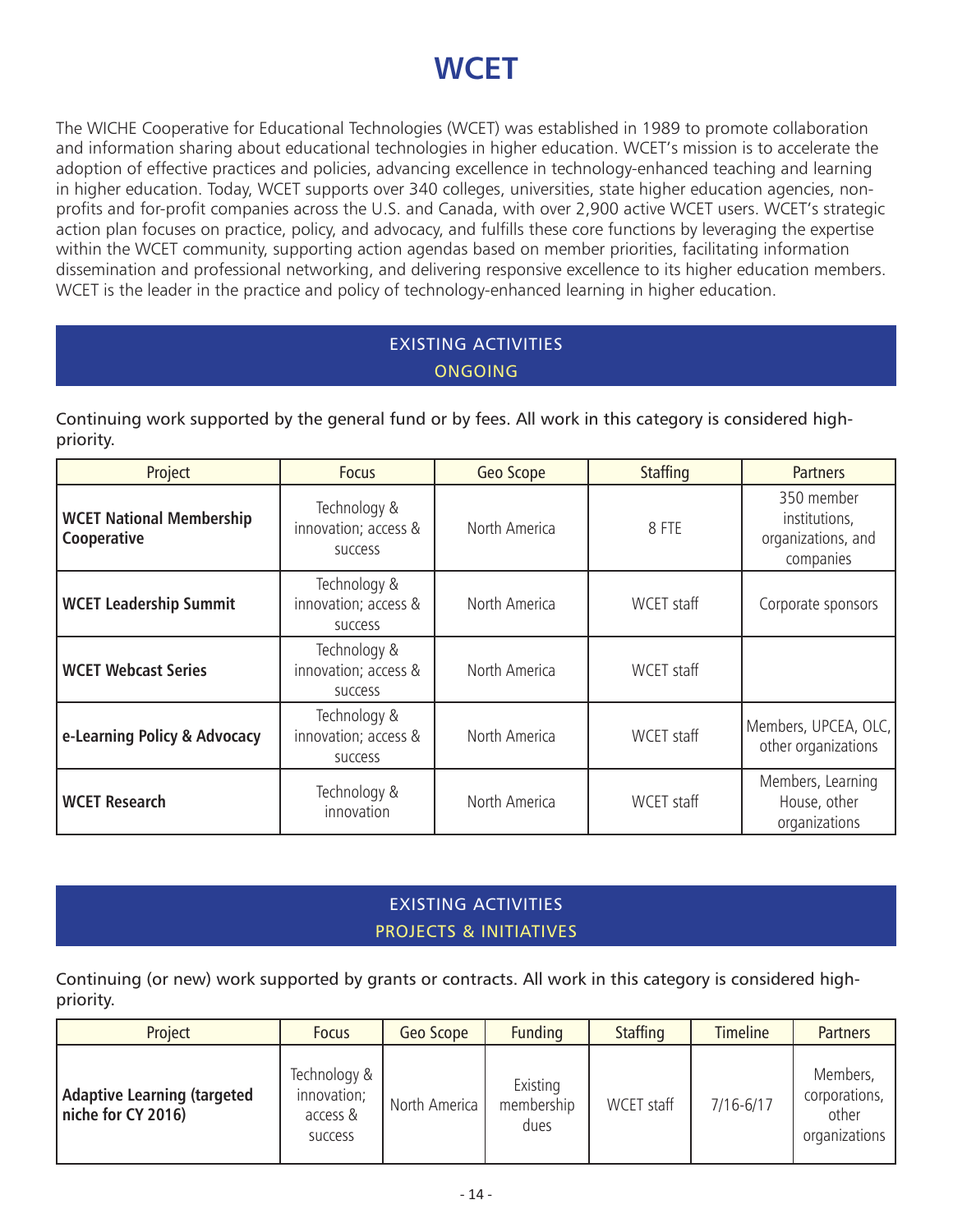| Project                                                                                            | <b>Focus</b>                                              | Geo Scope     | <b>Funding</b>                 | <b>Staffing</b> | <b>Timeline</b> | <b>Partners</b>                                                                                                  |
|----------------------------------------------------------------------------------------------------|-----------------------------------------------------------|---------------|--------------------------------|-----------------|-----------------|------------------------------------------------------------------------------------------------------------------|
| <b>Evolving Higher Education</b><br><b>Policy Issues</b>                                           | Technology &<br>innovation;<br>access &<br><b>SUCCESS</b> | North America | Existing<br>membership<br>dues | WCET staff      | $7/16 - 6/17$   | Members,<br>other WICHE<br>units                                                                                 |
| <b>Deployment of Steering</b><br><b>Committee Priorities to</b><br><b>Advance WCET Focus Areas</b> | Technology &<br>innovation;<br>access &<br><b>SUCCESS</b> | North America | Existing<br>membership<br>dues | WCET staff      | $7/16 - 6/17$   | <b>WCET Steering</b><br>Committee,<br><b>WCET</b> members                                                        |
| <b>State Authorization Network</b><br>(SAN) - Year 6                                               | Access &<br><b>SUCCESS</b>                                | National      | SAN member<br>fees             | 1.45 FTE        | $7/16 - 6/17$   | <b>NCHEMS &amp;</b><br>75 member<br>systems or<br>organizations<br>representing<br>more than 700<br>institutions |

Focus areas. WCET's focus areas for 2016-17 include emerging technologies, faculty success, organizational success, policy and regulation, and student success. WCET works with its extensive and talented membership to produce a variety of deliverables related to each focus area, including guest blogs, interactive webinars, digital content, summits, member discussions, research, and its premier annual meeting.

Emerging technologies. Specific topics to be addressed include the Internet of Things (IoT), virtual reality, and artificial intelligence.

Faculty success. WCET staff and steering committee have identified the following faculty-related topics for the coming year: 21st Century teaching competencies, assessment in the context of competency-based learning and adaptive learning, and developing communities of practice.

Organizational success. WCET is well known for its leadership in the area of managing online learning. As technology extends beyond distance education and online units, WCET is updating this focus area to more broadly address organizational success. This is accomplished through WCET's live and virtual events as well as interactive discussions among 3,000 subscribers. In FY 2016, WCET completed its survey on recruiting, orienting, and supporting online adjunct faculty and a survey on the price and cost of distance education.

Policy and regulation. WCET keeps its members informed of federal developments that may have an impact on higher education and its use of instructional technologies to enhance learning and extend access. WCET is collaborating with the WICHE Policy and Analysis staff to offer an information session for state legislators on costs and applications of technology in postsecondary education.

Student success. Although the term of WCET's Adaptive Learning Fellow expires on July 31, 2016, WCET will continue to serve as a knowledge center on adaptive learning. Additional topics that are important to WCET's membership include open educational resources (OER) and etexts, developing a culture of accessibility and universal design for learning (UDL), academic integrity, and connecting credentials.

WCET's State Authorization Network (SAN) is a membership service for those seeking to comply with state authorization regulations related to the provision of online and distance courses and programs. WCET provides training on state regulations, access to experts, strategies on meeting state requirements, and support to a community of practitioners sharing effective practices and latest developments.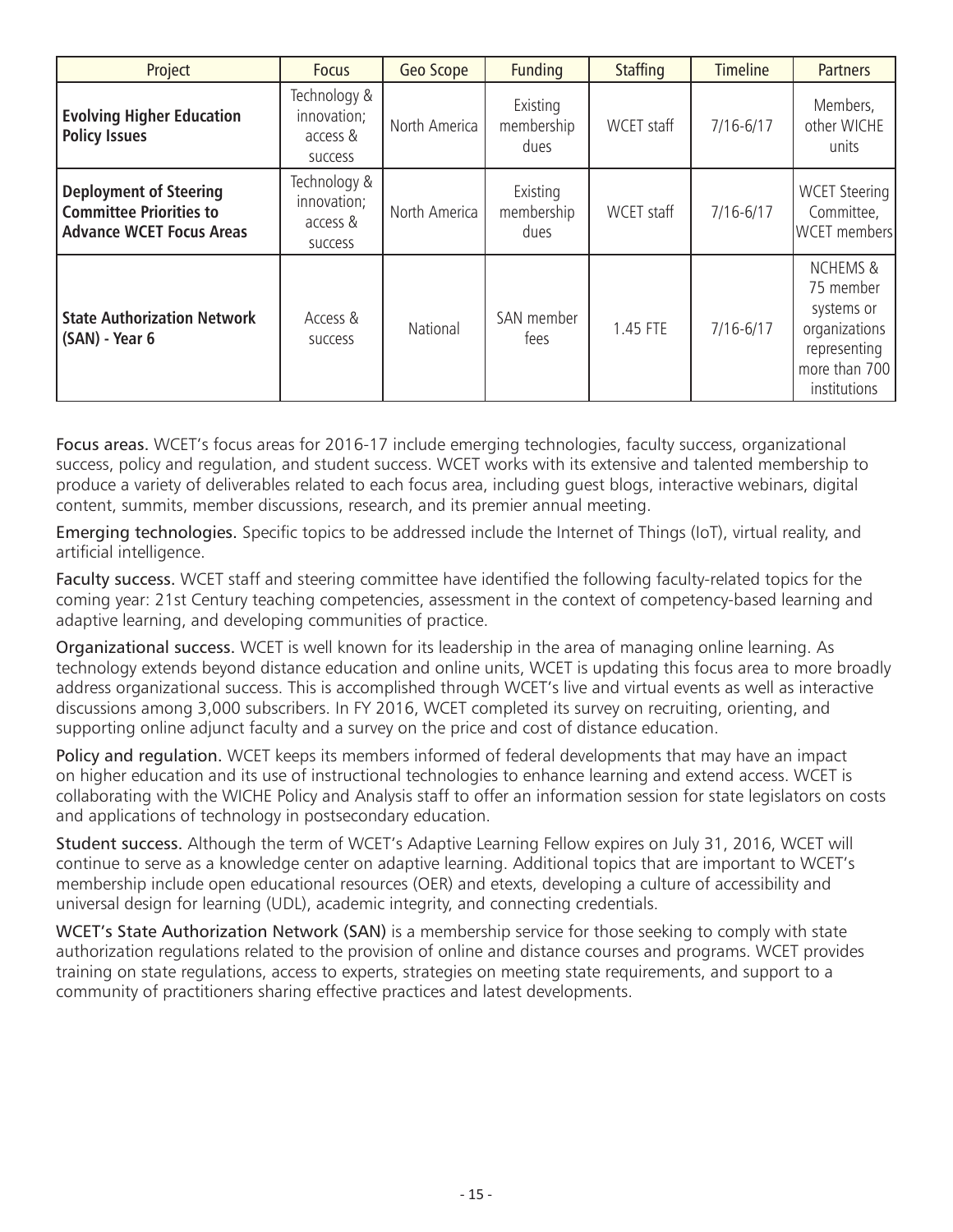### NEW DIRECTIONS

Commissioner-approved projects for which staff is actively seeking funding, prioritized as follows:

- 
- $\ast$  = Urgency (mission critical)  $\ast$  = low,  $\ast \ast$  = medium,  $\ast \ast \ast$  = high
- 
- $\bullet$  = Opportunity (funding)  $\bullet$  = low,  $\bullet$   $\bullet$  = medium,  $\bullet$   $\bullet$  = high
- $\blacksquare$  = Competence (staff/consultants)  $\blacksquare$  = low,  $\blacksquare$  = medium,  $\blacksquare$  = high

| <b>Project Title</b> | FOCUS | <b>Priority</b> | scope<br>$-100$ | -<br><b>Funding</b> | <b>Staffing</b> | $\cdots$<br>$-1$<br><b>Imeline</b> | Partners |
|----------------------|-------|-----------------|-----------------|---------------------|-----------------|------------------------------------|----------|
|                      |       |                 |                 |                     |                 |                                    |          |

## POTENTIAL FUTURE PROJECTS

Work that staff is considering pursuing (and bringing to the commission for review or approval). In addition, at the end of this section, we list projects that staff previously considered pursuing but that staff now proposes to remove from the workplan.

Licensure programs that cross state lines. SARA addresses degree programs that cross state lines. SARA does not apply to additional authorizations required of postsecondary programs that lead to licensure, such as teacher and nursing licensure. WCET is exploring opportunities for partners and funders to better inform students and to rationalize such requirements within a profession across state lines.

#### Previously considered projects that we propose to remove from the workplan:

Contingent faculty. In the May 2014 workplan, WCET reported a possible joint project with the Rand Corporation. Funding was not secured. However, in 2015 WCET partnered with The Learning House to conduct a survey and interviews on the recruitment and engagement of adjunct faculty in online programs.

## COMPLETED PROJECTS

Work that staff finished in FY 2016.

WCET Leadership Summit. "21st Century Credentials: Learners + Institutions + Workforce," June 8-9, 2016.

SAN Workshops and Conferences. Beginner Workshop, held March 8-9, Louisville, KY; Collaborative Conference with Regulators, April 10-13, Austin, TX; Advanced Topics Workshop, June 14-15, Boulder, CO.

Assistance to the Louisiana Board of Regents. OER and eTexts in Postsecondary, April 5, Baton Rouge, LA.

WCET and NUTN Symposium on Accreditation and Distance Education. April 15, Dallas, TX.

Recruiting, Orienting, & Supporting Online Adjunct Faculty. A collaborative research project with The Learning House; findings published November 2015.

WCET Distance Education Enrollment Report 2016. Based on data accumulated by the U.S. Department of Education's Integrated Postsecondary Education Data System (IPEDS) surveys from fall 2014, this report highlights differences by sector, graduate vs. undergraduate study, student location, and the number of institutions educating students at a distance.

Price vs. Cost of Distance Education. In winter 2016, WCET issued a national survey to find answers to these questions: Do you charge students a price that is more or less for distance learning courses? Why? Does it cost the institutions more or less to create those courses? Why?